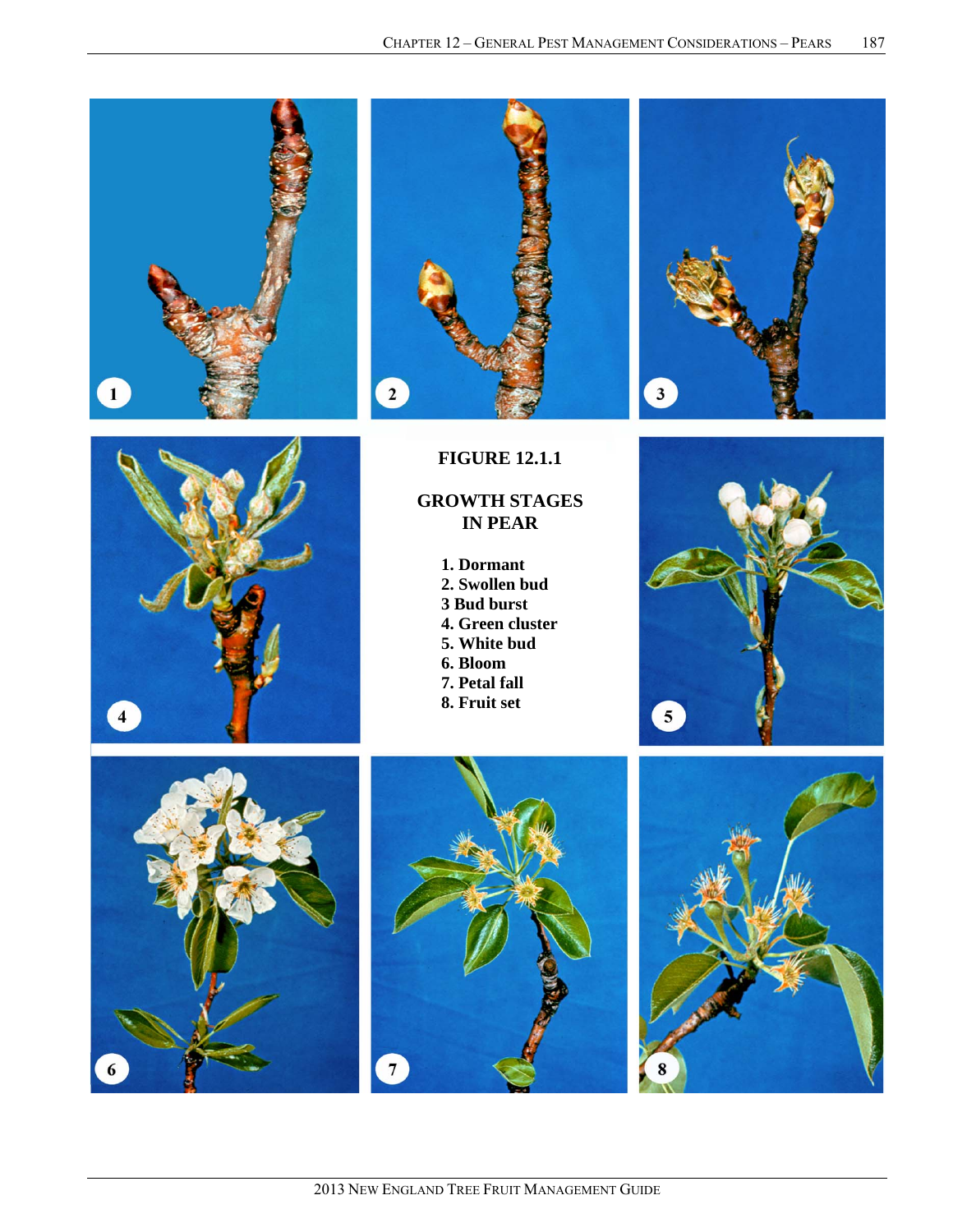# **12 General Pest Management Considerations – Pears**

# **12.1 Diseases**

### Fabraea Leaf Spot

### **• Biology & Cultural**

**[1.1]** Bosc and Seckel are much more susceptible than Bartlett.

### **• Pesticide Application Notes**

**[1.2]** It is important to prevent the establishment of early primary infections. Sprays should start at green cluster if the year is wet and disease was prevalent last year; otherwise, wait until white bud. Continue sprays at 10- to 14-day intervals through 1st or 2nd cover. In orchards with high inoculum, apply a mancozeb spray at 7-day intervals after petal fall until reaching either the 77-day PHI or the limit on the number of sprays per season. A 3-wk summer spray schedule will normally maintain control if early infections have been prevented. Summer applications of Sovran, Flint or Pristine to control scab or sooty blotch should also control Fabraea leaf spot. For resistance management, do not apply more than four applications per year of Sovran (Group 11), Flint (Group 11), Pristine (Group 7+11) or those with similar modes of action. Do not make more than two sequential applications before alternating to a fungicide with another mode of action. Pear psylla may facilitate the spread of leaf spot during summer, so controlling psylla is important in high-pressure orchards. Using summer oils to suppress pear psylla may also suppress spread of Fabraea leaf spot during late summer.

# Fire Blight

### **• Biology & Cultural**

**[2.1]** Fire blight is an even more serious disease on pears than it is on apples. In general, the control strategies recommended for apples apply equally to pears. Bartlett, Bosc, Clapps Favorite, and Gorham are all extremely susceptible varieties. D'Anjou is slightly less susceptible, but comparable to the most highly susceptible apple variety; Seckel is considered moderately susceptible. Refer to the discussion of this disease in the "General Pest Management Considerations for Apples" section. For more details on optimizing streptomycin blossom blight sprays, see footnote 8.3 in the apple section.

**[2.2]** The best program for reducing summer spread of fire blight is good psylla control.

Refer to the reference materials list at the end of this publication for a Fact Sheet containing more details on the biology and management of this pest. Also see Pear Psylla in this section.

#### **• Pesticide Application Notes**

**[2.3]** While specifically labeled for control of pseudomonas blight, a (§)copper spray also will assist with control of fire blight. However, it will not eliminate the need for streptomycin at bloom. It is effective in reducing

the population of overwintering fire blight bacteria, and is a useful component in an overall fire blight control program. Thorough coverage of the entire tree is necessary for maximum effectiveness, so high-gallonage sprays are preferred. Leaf burning may occur if applied beyond bud burst, especially under slow drying conditions. The oil should be added at a rate of 1 qt per 100 gal of actual spray solution in the tank (i.e., do not concentrate the oil). If using Bordeaux mix, prepare as described in the "Fungicides" section of "Characteristics of Crop Protectants." Add the oil after adding lime, but before making up to volume. The 1 qt of oil is added to increase the efficiency of the copper compounds and is not sufficient for good psylla control. A separate oil application can be made for psylla, or 3 gal of oil can be used with the copper sprays. Several other commercial copper formulations in addition to those listed are labeled for this use on pears. Although they have not been tested, research on other crops suggests that most copper formulations should give comparable rates of control at comparable rates of metallic copper.

**[2.4]** (§)Streptomycin is not recommended for routine summer use, but is strongly recommended for use within 24 hr after the start of a hail storm.

**[2.5]** Bloomtime Biological is labeled for blossom blight control in pears. This biopesticide is consistently less effective than streptomycin, but may be a viable option in orchards with low levels of fire blight inoculum and during environmental conditions indicative of a low risk of infection. In NY apple orchards, this product has been shown to provide up to 50% control when applied during bloom compared to streptomycin.

**[2.6]** §Mycoshield is now registered for fire blight and can be included in the management program for blossom blight. This antibiotic is consistently less effective than streptomycin, but may be viable option as a resistant management tool when used in rotation with streptomycin. Use primarily in orchards with low levels of fire blight inoculum. Research conducted in New York suggests that this product may only provide up to 50% control when applied during bloom compared to streptomycin.

**[2.7]** §Serenade can be integrated into a fire blight control program, but it has been consistently less effective than streptomycin. Therefore, Serenade should be used only in rotational programs with streptomycin and not as the sole bactericide for fire blight management. Research at Geneva suggests that streptomycin should be the first product applied during bloom, particularly when conditions are very favorable for the development of fire blight. Serenade should be applied 24 hr after the infection event.

#### **• Pesticide Resistance**

**[2.8]** Streptomycin-resistant fire blight bacteria has not yet been document in New England. Still, the recommended action plan for fire blight management in New England is as follows:

1. All fire blight cankers should be removed during winter pruning.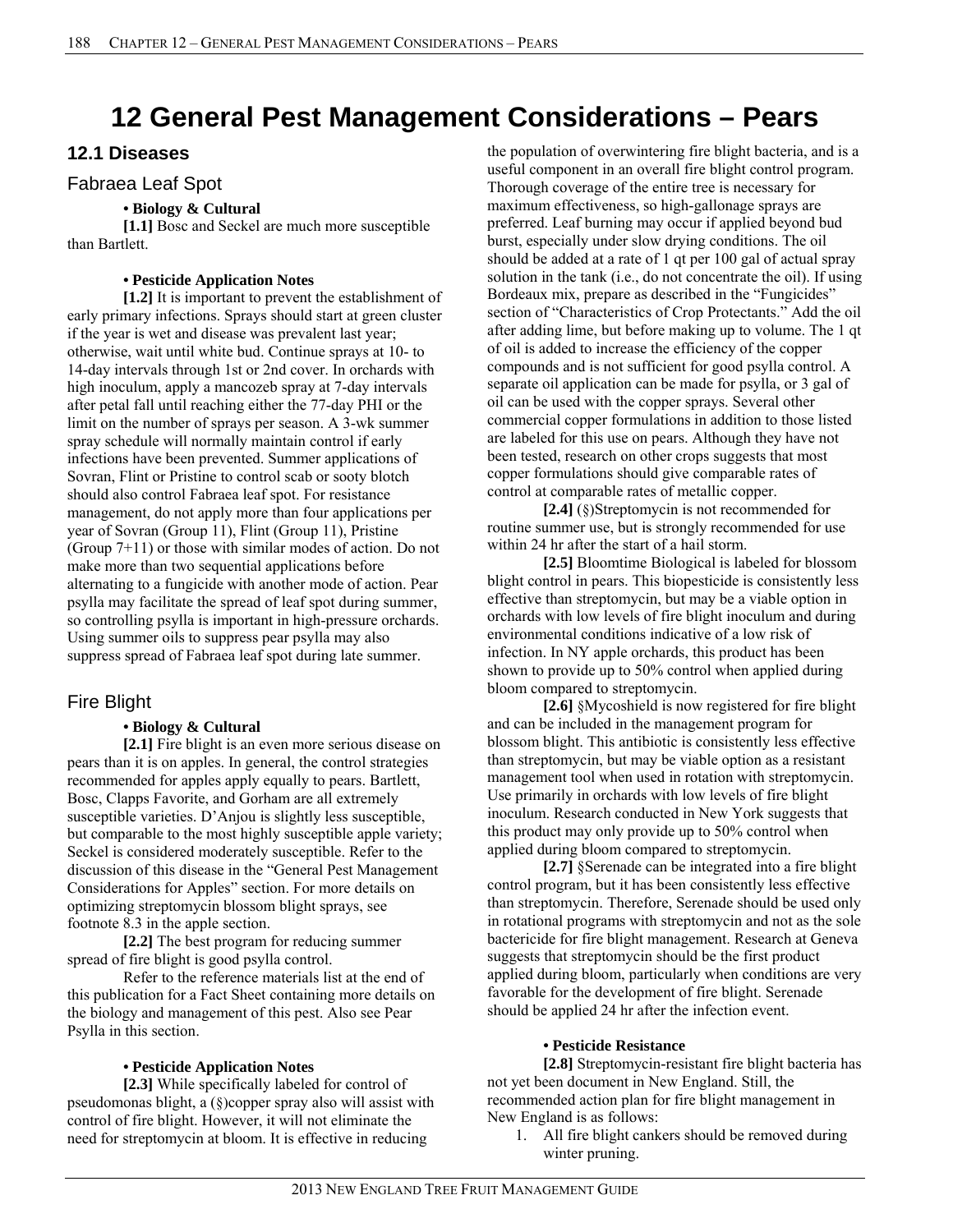- 2. Copper applications should be made at green tip.
- 3. Extension warnings of fire blight infection periods should be heeded, and recommended materials sprayed promptly.
- 4. Prohexadione-Calcium (Apogee) sprays should be used at high rate, applied at 2-3 inches shoot growth.
- 5. Fire blight strikes should be pruned out promptly and destroyed.
- 6. If severe blossom blight occurs contact Extension for strep-resistant testing.

In all regions of New England the following action plan is recommended for newly planted orchards:

- 8. If possible, plant varieties grafted on fire blightresistant rootstocks. Plant as early as possible.
- 9. Trees should be carefully examined for fire blight infections before planting. Infected trees should be discarded. Samples should be submitted for strepresistance testing.
- 10. Immediately after planting a copper spray should be applied. Wait until to the soil has settled to avoid phytoxicity issues.
- 11. Planting should be scouted at 7-day intervals for fire blight strikes until June 30. Infected tree should be removed. Plantings also need to be scouted 7-10 days after hail or severe summer storms and at the end of the season (mid-September). The NEWA/NRCC disease forecasting models for fire blight (http://newa.nrcc.cornell.edu/newaModel/apple\_di sease) can assist by providing an estimate of symptom emergence following a storm or other trauma event.
- 12. If possible, remove flowers before they open. Since most new plantings have many blossoms the first year, and many orchards are high density (i.e. 1000-2000 trees per acre), blossom removal may not be possible. If practiced, the blossoms should be removed before there is a high risk of FB infection.
- 13. Apply copper, tank mix of streptomycin and oxytetracycline at the full label rate for each during any remaining bloom based on blossom blight predictions. The NEWA/NRCC disease forecasting models for fire blight (http://newa.nrcc.cornell.edu/newaModel/apple\_di sease) will run nearly until August, and have an adjustable bloom date to account asynchronous or late bloom in new plantings.
- 14. Trees should receive a second copper spray at a stage equivalent to bloom. 48 hours REI before blossom removal.
- 15. Samples of any infections seen after planting should be submitted for streptomycin resistance testing.

### Pear Scab

#### **• Biology & Cultural**

[3.1] Seckels are very susceptible to scab; Bosc and D'Anjou, somewhat less so; Bartlett is relatively resistant.

#### **• Pesticide Application Notes**

**[3.2]** If scab developed the previous year, sprays should begin at green cluster and continue at 7- to 10-day intervals through 2nd cover. In blocks with little history of scab, applications from white bud through 1st cover should provide sufficient protection. Additional cover sprays will be necessary if scab becomes established and the season remains wet. Use of Topsin M and Thiophanate-methyl should be limited during the early season if substantial use is anticipated later in the season for control of sooty blotch and Fabraea leaf spot. Note: Topsin M and Thiophanatemethyl have a 3-day (72 hr) REI.

**[3.3]** Mancozeb fungicides are more effective than ferbam or ziram. Mancozeb is labeled for use on pears in one of two different ways: (i) at a rate of 1.5-2 lb/100 gal (maximum 6 lb/A, no more than 24 lb/A per year), not to be applied after bloom; OR (ii) at a reduced rate of 3 lb/A (maximum 21 lb/A per year), which may be applied to within 77 days of harvest.

The latter program is particularly valuable where Fabraea leaf spot and sooty blotch must be controlled in the early summer. It is illegal to combine or integrate the two treatment regimes or to use any mancozeb sprays after bloom if any of the earlier sprays were applied at more than 3 lb/A of formulated product.

**[3.4]** Sovran and Flint are excellent protectants, and will be most reliable when used in this manner. They have 48-72 hr post infection activity against pear scab. They significantly reduce spore production from the lesions that develop when the fungicides are applied several days after the start of an infection period. Sovran, Flint and Pristine are not registered for control of Fabraea leaf spot but they should control leaf spot when applied during the summer. They provide good control of black rot on apples, but they are not registered for control of this disease on pears and experience with control of black rot on pears is lacking. The strobilurins are prone to resistance development, and it appears that resistance to one member of this class of materials confers resistance to other products in the class (cross-resistance). The primary strategies for reducing the resistance risk are to: (i) rotate these materials with unrelated fungicides; and (ii) limit the number of seasonal applications of a strobilurin (the labels say limit to four per year).

**[3.5]** Note that Vintage is not labeled until petal fall (potential fruit shape problems if used earlier). Vintage has 72-96 hr postinfection activity but limited protectant activity. It should be combined with mancozeb to improve fruit scab control and protect against other diseases such as sooty blotch and Fabraea leaf spot. Note the mancozeb restrictions listed in [3.3].

[3.6] The risk of primary scab is greatly reduced after 1st or 2nd cover. Where scab has been well controlled and there is no history of leaf spot problems, it is possible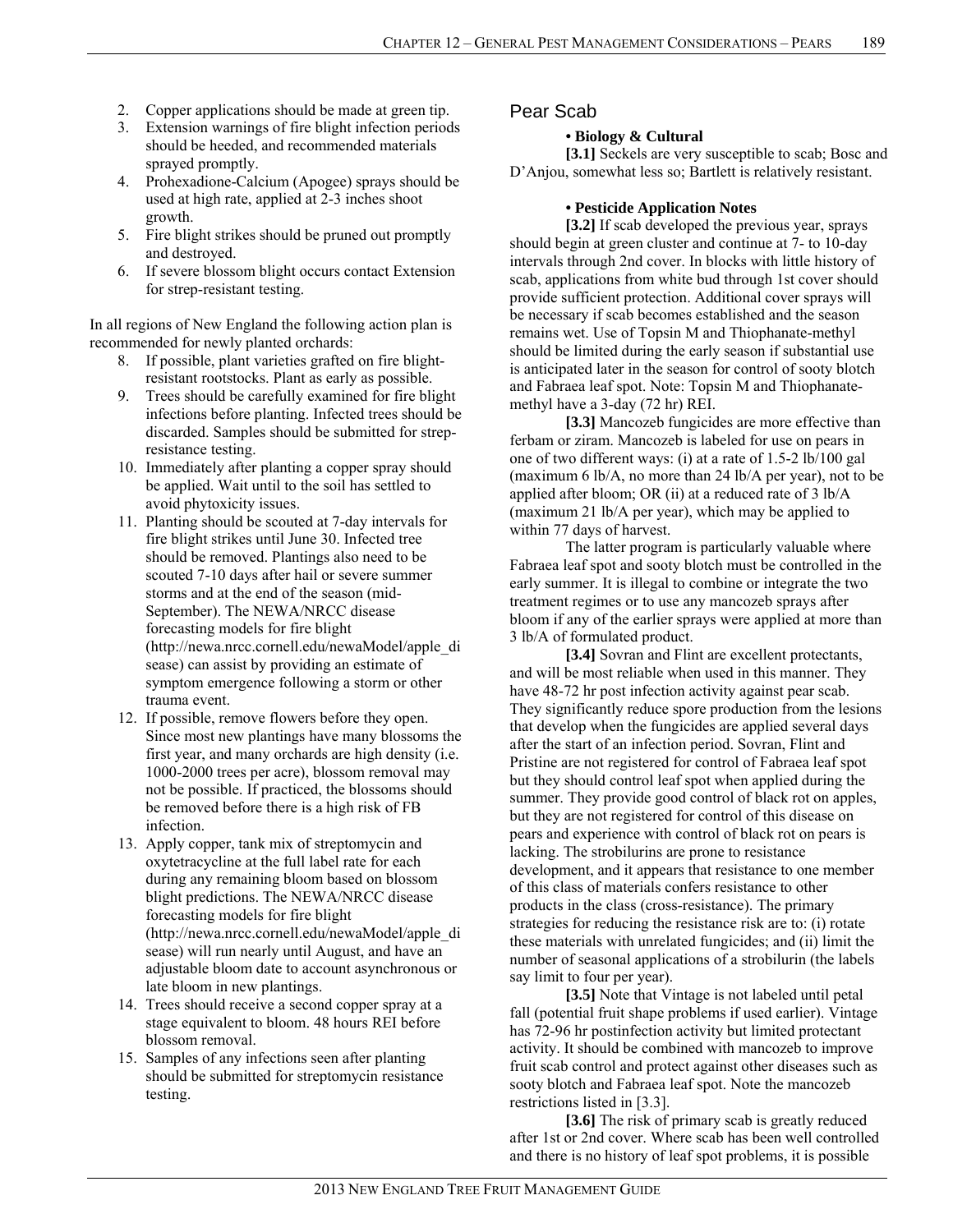to extend fungicide spray intervals to 14-21 days after the 3rd cover has been applied. If these diseases have not been controlled, fungicides should be applied at 10- to 14-day intervals throughout the summer, except during drought periods. Observe mancozeb restrictions detailed in [3.3].

### Sooty Blotch

#### **• Biology & Cultural**

**[4.1]** Sooty blotch develops gradually during periods of rain, dew, and very high humidity. The disease is favored by frequent showers, poor air circulation, and proximity to sources of inoculum such as woods and brushy hedgerows. Fungicide control programs should begin around 1st cover, depending upon weather and inoculum pressure. Pruning to improve air circulation through the canopy will reduce the total fungicide need in most years. See [3.3] above and remark [10.1] in the General Pest Management Considerations for Apples section for additional information about sooty blotch.

# **12.2 Insects and Mites**

### Aphids, Including Spirea Aphid

#### **• Pesticide Application Notes**

**[5.1]** \*Calypso or Movento applied at petal fall will also control Comstock mealybug. Movento and \*Agri\_Flex must be used with a horticultural mineral oil or nonionic spray adjuvant. Do not exceed 0.172 lb a.i./A of thiamethoxam-containing products per acre per growing season. For best effectiveness and insecticide resistance management, the use of pre-mixes such as \*Agri-Flex and \*Leverage should be reserved for those situations when the pest complex to be treated is appropriately matched to the combination of active ingredients and modes of action contained in the product. **[5.2]** For enhanced residual control, combine M-Pede with another recommended product.

Brown Marmorated Stink Bug – refer to section on Stink Bugs

# Codling Moth

#### **• Biology & Cultural**

Refer to the reference materials list at the end of this publication for a Fact Sheet containing details on the biology and management of this pest.

#### **• Monitoring & Forecasting**

 Refer to the NEWA Apple Insect Models website (http://newa.cornell.edu/index.php?page=apple-insects) for current information on the occurrence, development and management of this pest in your specific location.

#### **• Pesticide Application Notes**

**[6.1]** A developmental model predicts the appropriate larval treatment period for CM as 250-360 degree-days (base 50°F) after 1st adult catch for each generation, and approximately 150 DD after this same biofix date for insecticides with ovicidal activity. Use of a non-ionic surfactant is recommended with Assail. Pyrethroid insecticides applied during summer against pear psylla will control codling moth. Use Sevin at 1 lb rate. Do not exceed 0.172 lb a.i./A of thiamethoxam-containing products per acre per growing season. For best effectiveness and insecticide resistance management, the use of pre-mixes such as \*Endigo, \*Leverage , Voliam Flexi and \*Voliam Xpress should be reserved for those situations when the pest complex to be treated is appropriately matched to the combination of active ingredients and modes of action contained in the product.

Suggested action threshold: Avg. of >5 CM adults/week caught per pheromone trap once 150-360 DD (base 50°F) have accumulated since biofix

#### **• Biological & Non-chemical Control**

§Carpovirusine and §Cyd-X (granulosis virus) registered only in Vermont at this time. §Isomate C (pheromone mating disruption) only registered in Vermont and Maine. Better control is obtained when pheromone disruption begins with the first generation of the season; regardless, products for disruption should be applied before first flight of the generation being targeted. Insecticide sprays or double the rate of pheromones may be needed in border rows of orchards adjacent to sources of adult immigration or in other high pressure situations.

# Comstock Mealybug

#### **• Biology & Cultural**

Refer to the reference materials list at the end of this publication for a Fact Sheet containing details on the biology and management of this pest.

#### **• Pesticide Application Notes**

**[7.1]** Sprays recommended at petal fall and 7d later, against newly emerged crawlers. Research suggests that treatments against 2nd generation crawlers are more effective, but petal fall sprays may be of use in keeping populations low. \*Actara and \*Calypso will also control plum curculio and pear psylla when applied at petal fall. **[7.2]** Two sprays recommended for the 2nd generation, 7 days apart, against newly hatched crawlers. Begin approximately Aug. 1. Movento must be used with a horticultural mineral oil or nonionic spray adjuvant Suggested action threshold: 5% calyx infestation of previous year's crop.

**[7.3]** Multiple applications of \*Actara, \*Agri-Flex or \*Voliam Flexi in pome fruit require applicator to not exceed a total of 0.172 lbs a.i. of thiamethoxam containing products per acre per growing season. Movento and \*Agri-Flex must be used with a horticultural mineral oil or nonionic spray adjuvant. Suggested action threshold: 5% calyx infestation of previous year's crop.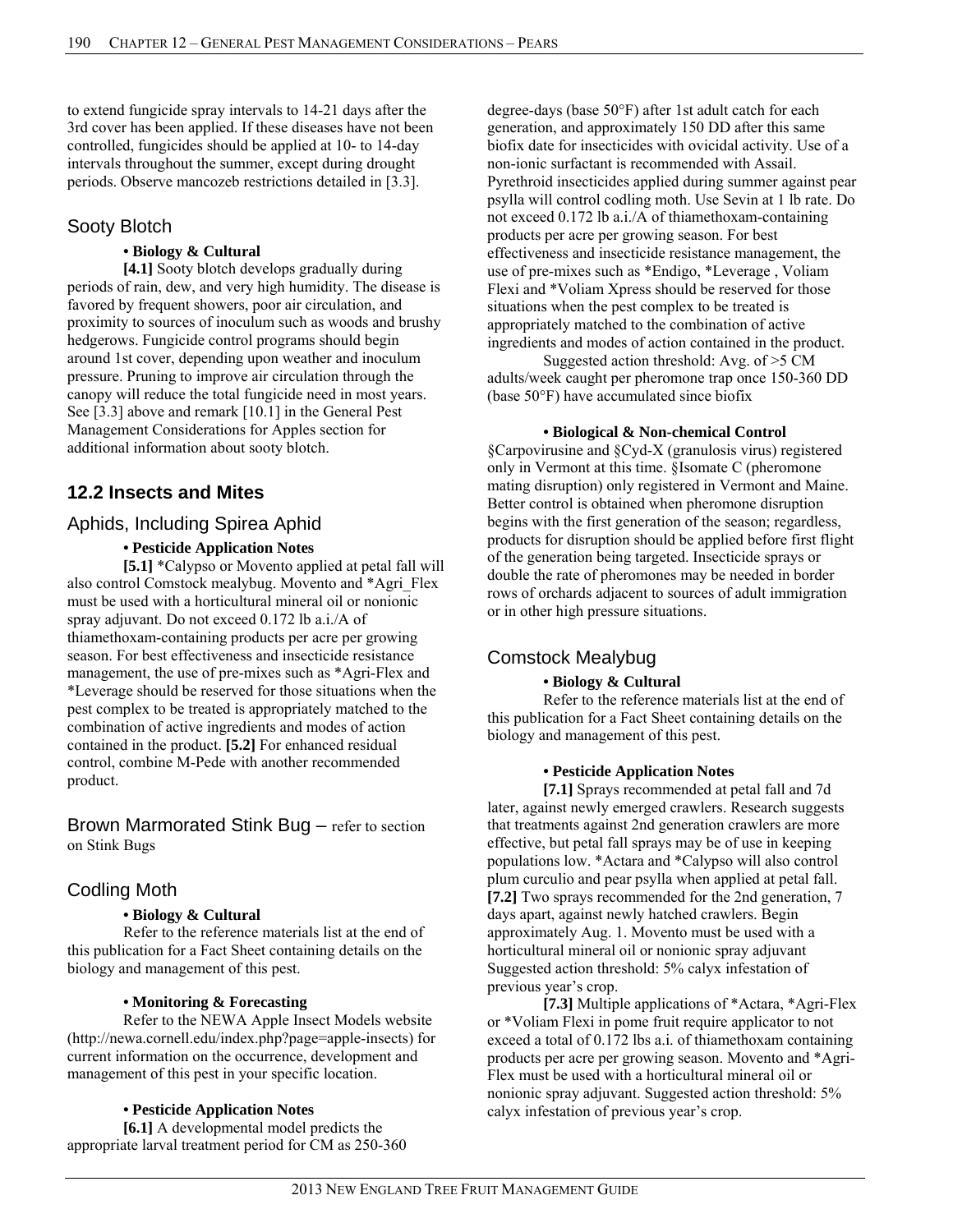# European Red Mite, Twospotted Spider Mite

#### **• Biology & Cultural**

Refer to the reference materials list at the end of this publication for a Fact Sheet containing details on the biology and management of this pest.

#### **• Pesticide Application Notes**

**[8.1]** Applications advised as needed in summer. Acramite and Apollo are not effective against rust mite. Kanemite and Portal limited to a maximum of 2 applications per season; Kanemite not registered for pear rust mite; best results obtained with Portal at 2 pt rate. Use 4 oz of \*Carzol if treatment is for rust mite only. Use 10.7 oz/A of Nexter if treatment is only for twospotted spider mite; use lower rate for European red mite. Nexter, Savey, Onager, Envidor and Acramite limited to 1 application per season. Pear psylla may also be controlled if Portal is used at the 2 pt/A rate or if Nexter is used at the 6.6 oz/A rate. \*Agri-Flex most effective from petal fall through 6 weeks past petal fall; must be applied in combination with a horticultural spray oil (not a dormant oil). Do not exceed 0.172 lb a.i./A of thiamethoxam-containing products per acre per growing season. Suggested action threshold: 6 motile forms/leaf.

### Green Fruitworms

#### **• Biology & Cultural**

Refer to the reference materials list at the end of this publication for a Fact Sheet containing details on the biology and management of this pest.

#### **• Pesticide Application Notes**

**[9.1]** Growers can usually wait until petal fall to assess the need for treatment. Only 1.8 lb AI/acre applications of \*Lannate permitted per season. Lannate cannot be used after a "pick-your-own" site is opened for public entry. It is recommended that pyrethroids not be used more than 1-2 times per season in any orchard. EPA has mandated a stop-use date of **July 31, 2013** for endosulfancontaining products in pears. For best effectiveness and insecticide resistance management, the use of pre-mixes such as \*Endigo, \*Leverage and \*Voliam Xpress should be reserved for those situations when the pest complex to be treated is appropriately matched to the combination of active ingredients and modes of action contained in the product. Suggested action threshold: 3 larvae/tree on large trees (27-40 trees/A); 1 larva/tree at density of 140 trees/A.

# Obliquebanded Leafroller

#### **• Biology & Cultural**

Refer to the reference materials list at the end of this publication for a Fact Sheet containing details on the biology and management of this pest.

#### **• Monitoring & Forecasting**

 Refer to the NEWA Apple Insect Models website (http://newa.cornell.edu/index.php?page=apple-insects) for current information on the occurrence, development and management of this pest in your specific location.

#### **• Pesticide Application Notes**

**[10.1]** Spray recommended when last petals are falling. Only 1.8 lb AI/acre of Lannate permitted per season. Lannate cannot be used after a "pick-your-own" site is opened for public entry. Will also help control Comstock mealybug. A pyrethroid applied now against pear psylla will also control obliquebanded leafroller. Suggested action threshold: 5-10% infested clusters.

**[10.2]** For 1st summer brood in July, begin applications approximately 360 DD [base 43° F] after 1st adult trap catch. Only 1.8 lb AI/acre applications of \*Lannate permitted/season. Lannate cannot be used after a "pick-your-own" site is opened for public entry.

**[10.3]** Do not exceed 0.172 lb a.i./A of thiamethoxam-containing products per acre per growing season. For best effectiveness and insecticide resistance management, the use of pre-mixes such as \*Endigo, \*Leverage, \*Voliam Flexi and \*Voliam Xpress should be reserved for those situations when the pest complex to be treated is appropriately matched to the combination of active ingredients and modes of action contained in the product.

# Pear Midge

#### **• Pesticide Application Notes**

**[11.1]** Two spray applications between the swollen bud and white bud stages.

# Pear Psylla

### **• Biology & Cultural**

Refer to the reference materials list at the end of this publication for a Fact Sheet containing details on the biology and management of this pest.

#### **• Pesticide Application Notes**

**[12.1]** To inhibit egg-laying by psylla, apply oil as soon as first eggs are laid in the spring; timing is especially critical (not effective if >20% of spring oviposition has occurred). Make 2nd application in 7 days if adults are still present. If 2 sprays are anticipated, drop rate to 2 gal for both. The 3 gal rate can also help reduce overwintering populations of European red mite, pearleaf blister mite, and Comstock mealybug. Suggested action threshold for pear psylla: 1 egg in a 3-minute inspection of buds.

**[12.2]** Apply insecticide from swollen bud through white bud. Pear rust mite may build up with repeated pyrethroid use. Seasonal maximum for \*Pounce is 0.8 lb a.i./A; for \*Asana, up to 0.2 lb a.i./A during the dormant to white bud stage and up to 0.225 lb a.i./A between bloom and harvest (but no more than 0.375 lb total a.i./A per season). Esteem 35WP may be applied once prebloom at 5 oz/A, or once prebloom and once at petal fall at 4-5 oz/A. \*Warrior provides suppression only. Improved activity of Delegate may be obtained by addition of an adjuvant such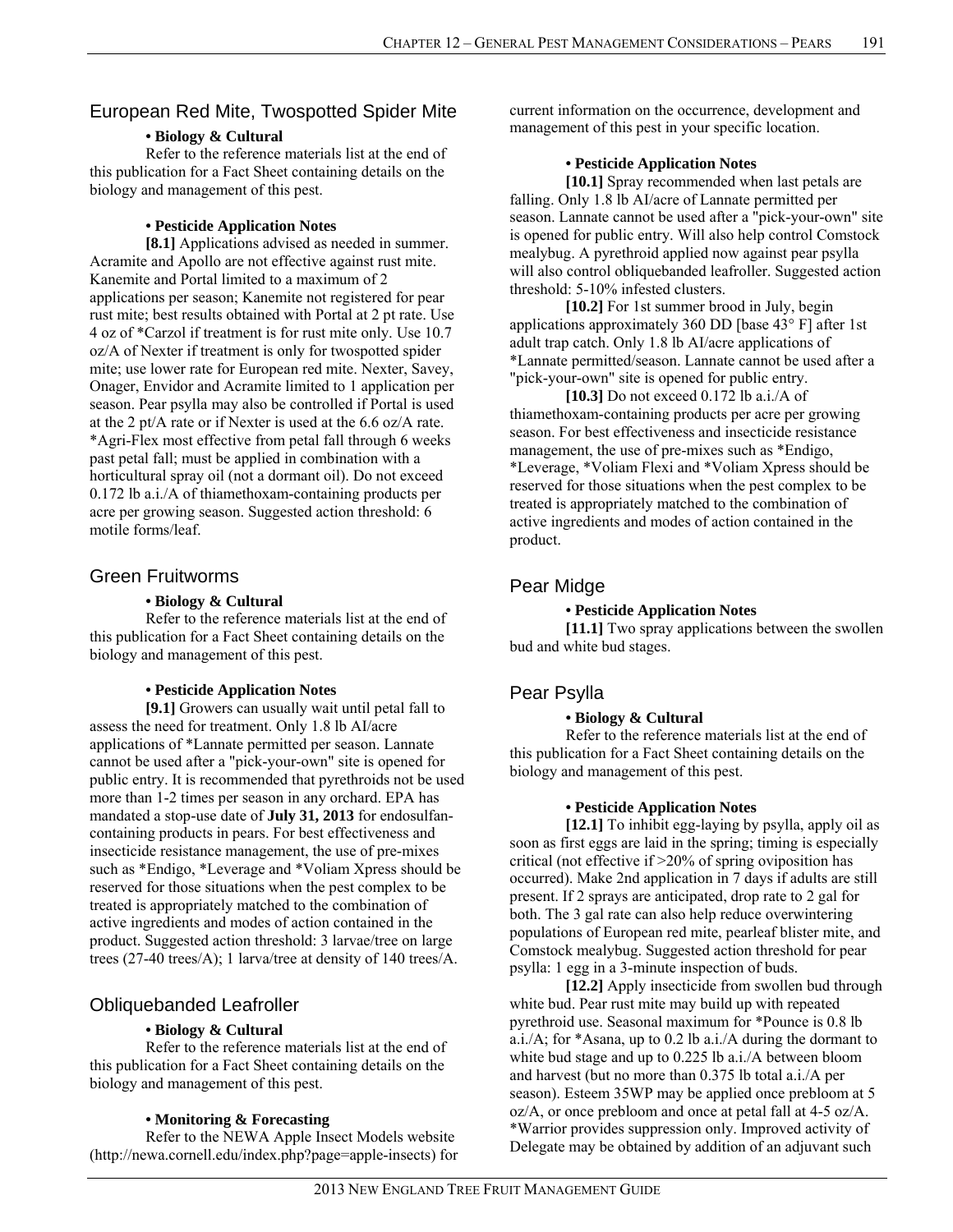as horticultural mineral oil. Movento must be used with an organosilicone or nonionic spray adjuvant. \*Centaur may cause phytotoxicity in Oriental pear varieties when applied prior to petal fall. Do not exceed 0.172 lb a.i./A of thiamethoxam-containing products per acre per growing season. Suggested action threshold before white bud: 6- 10% of spurs with eggs.

**[12.3]** §M-Pede can provide suppression when used in a seasonal program. Uniform drying conditions are required to prevent droplet residue on fruit; short residual period.

**[12.4]** One spray of (§)oil at 2 gal rate, or 2 sprays at 1 gal rate, recommended through tight cluster.

**[12.5]** Nexter limited to a maximum of 1 application per season. Portal limited to a maximum of 2 applications per season. Esteem may be applied once prebloom at 5 oz/A, or once prebloom and once at petal fall at 4-5 oz/A. Suggested action threshold after fruit set: Avg of 1-2 nymphs per terminal leaf. \*Agri-Mek can be used anytime from petal fall to about 4 weeks afterward, but is most effective when applied before foliage begins to harden off, generally within the first 2 weeks after petal fall. \*Agri-Mek, \*Agri-Flex and Movento should be applied in combination with a horticultural spray oil (not a dormant oil) or other penetrating surfactant. Improved activity of Delegate may be obtained by addition of an adjuvant such as horticultural mineral oil. Actara and Calypso will also control plum curculio and Comstock mealybug when applied at petal fall. Centaur can be used anytime in season but at the beginning of egg hatch. Restricted to 2 applications of Centaur per season. Phytotoxicity may occur in Oriental pears-limit applications to pre-petal fall. Portal can be used at 2 pt/acre in rotation. Do not exceed 0.172 lb a.i./A of thiamethoxam-containing products per acre per growing season.

**[12.6]** Frequent applications (7-10-day intervals) of §Surround and maximal coverage (minimum of 100 gal/A) are advised while there is active foliar growth.

#### **• Pesticide Resistance**

**[12.7]** Variable levels of pear psylla tolerance or resistance to pyrethroids have been seen in New York (and are likely in New England), so growers should alternate use of pyrethroids with other materials to delay the development of resistance in their orchards. The preferred strategy would be to withhold their use until (and unless) needed in the summer.

# Pear Rust Mite

### **• Pesticide Application Notes**

**[13.1]** In blocks with a history of rust mite infestations, a preventive petal fall spray might be advisable. Nexter limited to a maximum of 1 application per season. Also, see [8.1]. Do not exceed 0.172 lb a.i./A of thiamethoxam-containing products per acre per growing season.

# Pearleaf Blister Mite

### **• Pesticide Application Notes**

**[14.1]** A spray of oil plus diazinon or oil plus \*Thionex, in the spring, just before the green tissue begins to show. Will benefit most control programs. A maximum of two applications of diazinon are allowed per year: a maximum of one as a dormant application and 2) a maximum of one as an in-season foliar application regardless of target pest. EPA has mandated a stop-use date of **July 31, 2013** for endosulfan-containing products in pears. See [12.1].

**[14.2]** A fall application post-harvest, when there is no danger of frost for at least 24-48 hr after the spray. EPA has mandated a stop-use date of **July 31, 2013** for endosulfan-containing products in pears.

# Plum Curculio

#### **• Biology & Cultural**

Refer to the reference materials list at the end of this publication for a Fact Sheet containing details on the biology and management of this pest.

#### **• Monitoring & Forecasting**

 Refer to the NEWA Apple Insect Models website (http://newa.cornell.edu/index.php?page=apple-insects) for current information on the occurrence, development and management of this pest in your specific location.

#### **• Pesticide Application Notes**

**[15.1]** Sprays recommended at petal fall and 10 days later. 1st brood codling moth is also controlled by these materials; (see [6.1] for 2nd brood control). Imidan also controls fruit tree leafroller. Actara will also control pear psylla and Comstock mealybug when applied at petal fall. Do not exceed 0.172 lb a.i./A of thiamethoxamcontaining products per acre per growing season. For best effectiveness and insecticide resistance management, the use of pre-mixes such as \*Agri-Flex, \*Leverage, \*Voliam-Flexi or \*Voliam Xpress should be reserved for those situations when the pest complex to be treated is appropriately matched to the combination of active ingredients and modes of action contained in the product.

# Redbanded Leafroller

### **• Biology & Cultural**

Refer to the reference materials list at the end of this publication for a Fact Sheet containing details on the biology and management of this pest.

#### **• Pesticide Application Notes**

**[16.1]** Two sprays, from mid-July to early August, for 2nd brood control in problem blocks; note PHI restrictions. For best effectiveness and insecticide resistance management, the use of pre-mixes such as \*Leverage should be reserved for those situations when the pest complex to be treated is appropriately matched to the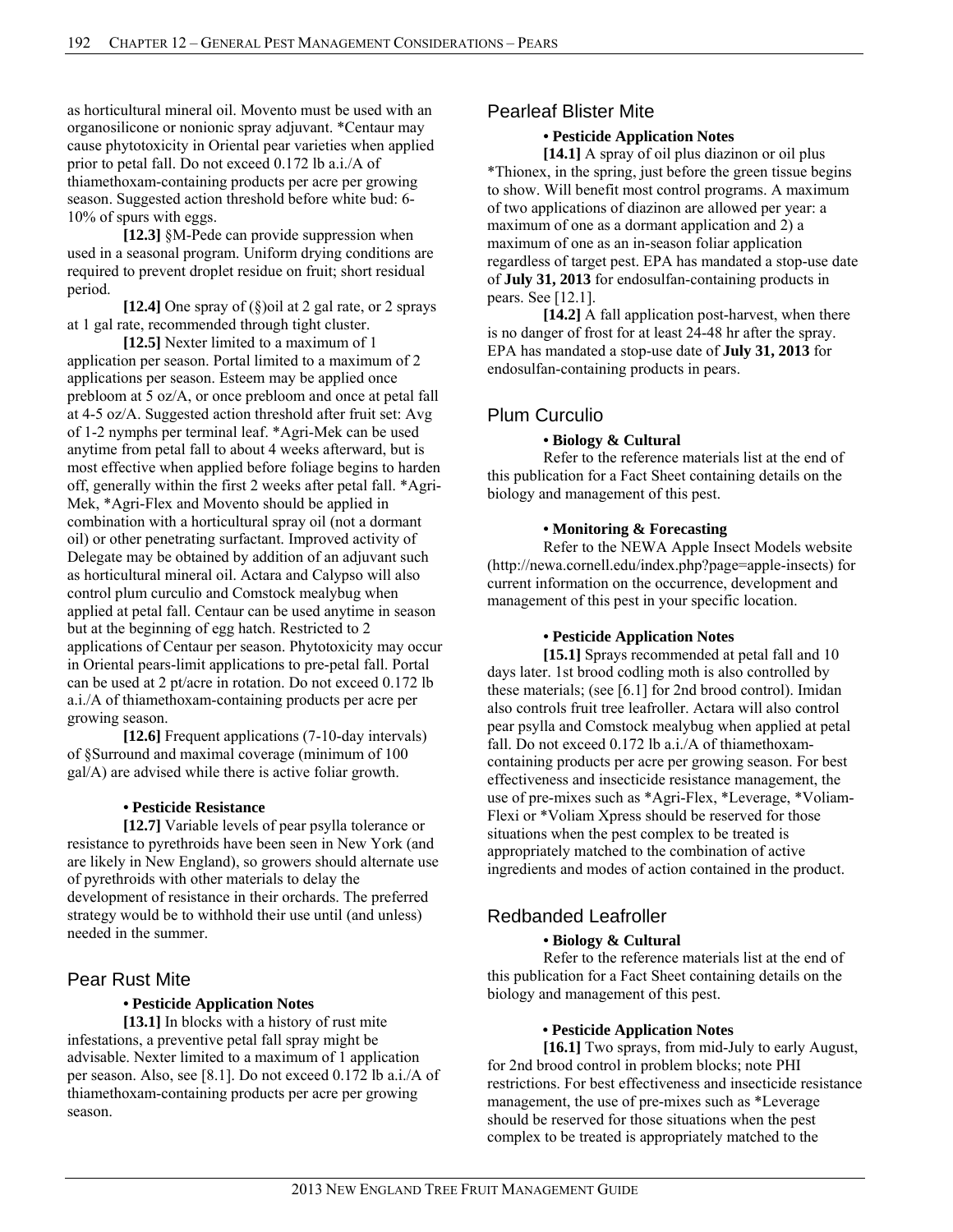combination of active ingredients and modes of action contained in the product.

# Spotted Wing Drosophila

#### **•Biology & Cultural**

[17.1] This is an exotic species of vinegar fruit fly, a group normally attracted to damaged and rotting fruit. But in contrast to endemic Drosophila fruit flies, it has a serrated ovipositor and will lay eggs in intact ripening fruit on the tree; it is also a pest of berry fruit crops. Originally known from Japan, it has been found thoughout southern New England. Refer to the reference materials list (17.4.2, Other References) at the end of this publication for fact sheets containing details on the biology and management of this species.

#### **• Pesticide Application Notes**

**[17.2]** Apply at first signs of adult activity. If repeated applications are necessary, rotate active ingredients to avoid promoting resistance in local populations. Delegate labeled for suppression only.

### Stink Bugs (including Brown Marmorated Stink Bug)

#### **• Biology & Cultural**

[18.1] A number of native stink bug species can sometimes cause fruit damage in all tree fruits under conditions that are not fully understood. Adult feeding during bloom and shuck split can cause the fruit to abort, and feeding later in the summer can cause a deep catfacing injury such as that caused by tarnished plant bug, or depressed, dimpled, corky or water-soaked areas on the skin. All tree fruits are attacked, especially peaches and apples. Other species of stink bugs are predators. Elimination of alternate host broadleaf weeds, especially legumes, in the orchard will contribute to management efforts. If control is needed, insecticides should be timed to kill immigrating adults as they appear in the orchards to prevent feeding damage and subsequent mating and egglaying.

 The brown marmorated stink bug is an invasive species from Asia that was first documented in Allentown, PA in 2001. This insect has spread across a number of

eastern US States, and now extends to the west coast as well. It was first documented in NY in the Hudson Valley Region in 2008. Although it can be found throughout NY in and around structures and vehicles, extensive monitoring efforts in 2011 and 2012 resulted in very few detections in agricultural crops; however, reports of sightings have been increasing. Refer to the reference materials list (17.4.2, Other References) at the end of this publication for fact sheets containing details on the biology and management of brown marmorated stink bug.

#### **• Pesticide Application Notes**

**[18.2]** Apply at first signs of infestation; BMSB are very mobile pests, and may reinfest the treated area quickly. If repeated applications are necessary, rotate active ingredients to avoid promoting resistance in local populations. \*Actara, \*Danitol, \*Lannate, and \*Vydate have FIFRA Section 2(ee) registrations for BMSB; the labeling must be in the possession of the user at the time of pesticide application. Only 1 application of \*Vydate allowed per season. For best effectiveness and insecticide resistance management, the use of pre-mixes such as \*Endigo, \*Leverage and \*Voliam Xpress should be reserved for those situations when the pest complex to be treated is appropriately matched to the combination of active ingredients and modes of action contained in the product.

# Tarnished Plant Bug, Pear Plant Bug

Refer to the reference materials list at the end of this publication for a Fact Sheet containing details on the biology and management of this pest.

#### **• Pesticide Application Notes**

**[19.1]** Recommended spray timing is from green cluster to white bud. . For best effectiveness and insecticide resistance management, the use of pre-mixes such as \*Leverage or \*Voliam Xpress should be reserved for those situations when the pest complex to be treated is appropriately matched to the combination of active ingredients and modes of action contained in the product. Suggested action threshold: plant bugs—3 bleeding sites/tree, or a cumulative catch of 7 adults by white bud stage (white sticky-board trap). See [12.7].

# **12.3 Pear Spray Table**

#### **Table 12.3.1. Pesticide Spray Table – Pears**

| <b>Pest</b>                | <b>Product</b>            | Amt/100 gal                   | $\text{A}$ mt/A | <b>REI</b><br>(hrs) | PHI<br>(days) | <b>Comment:</b><br>(see text) |
|----------------------------|---------------------------|-------------------------------|-----------------|---------------------|---------------|-------------------------------|
| Dormant                    |                           |                               |                 |                     |               |                               |
| Fire blight/spur<br>blight | Bordeaux mixture, 8-8-100 |                               |                 |                     |               | $[2.3]$                       |
|                            | (copper sulfate)          | $8 \frac{\text{lb}}{100}$ gal |                 | 24                  | BL            |                               |
|                            | (spray lime)              | 8 lb/100 gal                  |                 |                     |               |                               |
|                            | plus                      |                               |                 |                     |               |                               |
|                            | oil                       | $1$ qt/ $100$ gal             |                 |                     |               |                               |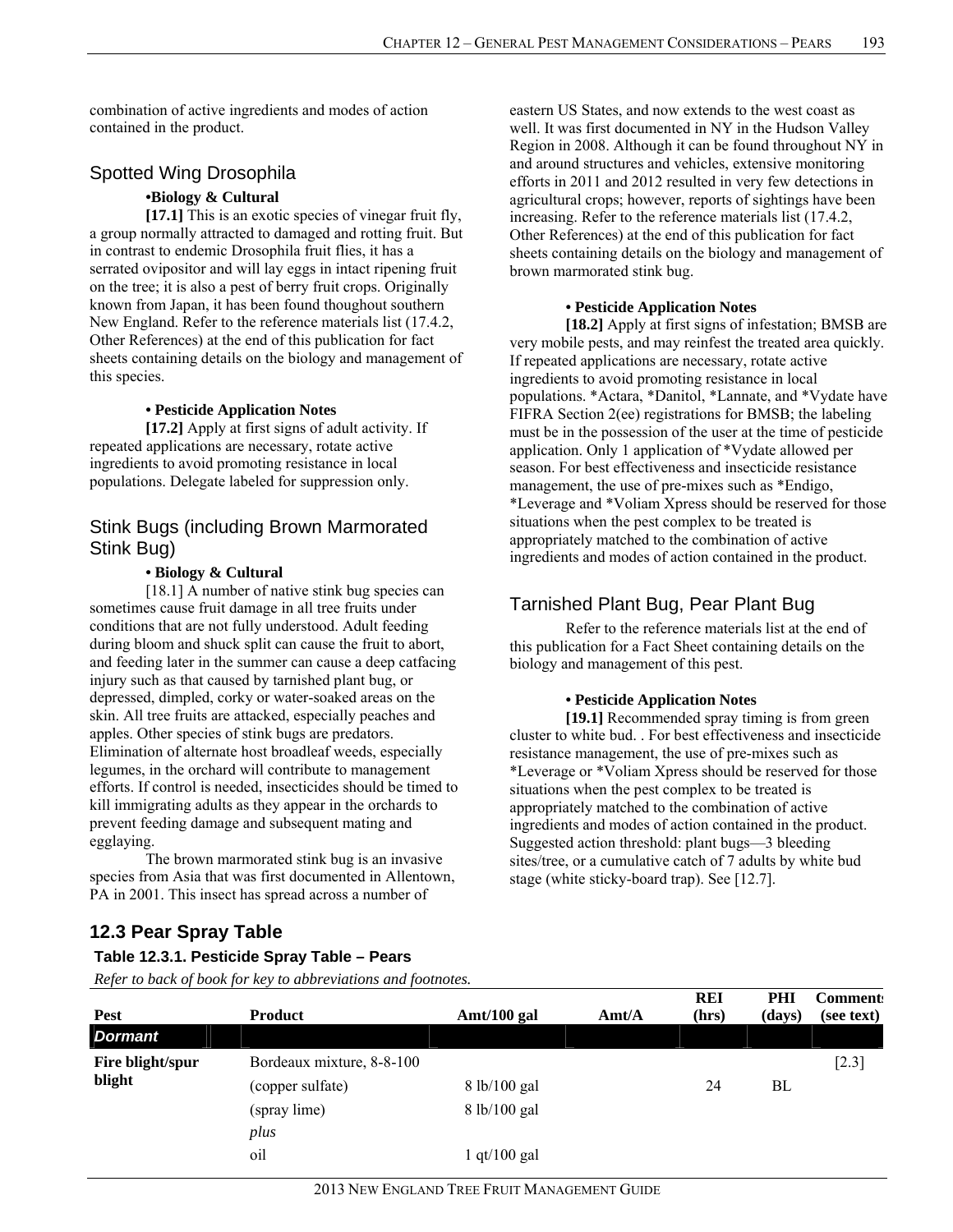| Pest                                 |             | <b>Product</b>                                                                                               | Amt/100 gal           | Amt/A                                                             | <b>REI</b><br>(hrs) | PHI<br>(days)    | <b>Comment:</b><br>(see text) |
|--------------------------------------|-------------|--------------------------------------------------------------------------------------------------------------|-----------------------|-------------------------------------------------------------------|---------------------|------------------|-------------------------------|
| <b>Dormant (continued)</b>           |             |                                                                                                              |                       |                                                                   |                     |                  |                               |
| Fire blight/spur                     |             | OR $C-O-C-S81b$                                                                                              | 2-4 lb/100 gal        |                                                                   | 24                  | <b>BL</b>        |                               |
| blight<br>(continued)                | <i>OR</i>   | Cuprofix Ultra 40 Disperss                                                                                   |                       | $7.5 - 10$ lb./A<br>pseudomonas/<br>$0.75$ lb/acre fire<br>blight | 48                  | <b>GT</b>        |                               |
|                                      | <i>OR</i>   | Kocide 3000                                                                                                  |                       | $5.25 - 7$ lb/acre<br>see comments                                | 48                  | <b>HIG</b>       |                               |
|                                      | OR          | §Champ WG                                                                                                    |                       | $8-16$ lb./A                                                      | 24                  | <b>HIG</b>       |                               |
|                                      |             | or other( $\S$ )coppers                                                                                      | see comments          |                                                                   |                     |                  |                               |
| Pear psylla,<br>European red<br>mite |             | $(\S)$ oil                                                                                                   | 3 gal/100 gal         |                                                                   | 12                  | $\boldsymbol{0}$ | $[12.1]$                      |
| <b>Pearleaf blister</b>              |             | oil                                                                                                          | $1-1.5$ gal/100 gal   |                                                                   |                     |                  | [14.1]                        |
| mite                                 |             | plus                                                                                                         |                       |                                                                   |                     |                  |                               |
|                                      |             | *Diazinon 50WP                                                                                               | 1 lb/100 gal          |                                                                   | 96                  | 21               |                               |
|                                      | <b>OR</b>   | oil                                                                                                          | 1-1.5 gal/100 gal     |                                                                   |                     |                  |                               |
|                                      |             | plus                                                                                                         |                       |                                                                   |                     |                  |                               |
|                                      |             | *Thionex 50WP                                                                                                | 0.5-0.75 lb/100 gal   | 4 lb/acre                                                         | 20 days             | 20               |                               |
|                                      |             | or *Thionex 3EC                                                                                              | $0.33/0.5$ qt/100 gal | 2.67 qt/acre                                                      | 7 days              | 7                |                               |
| <b>Swollen Bud</b>                   |             |                                                                                                              |                       |                                                                   |                     |                  |                               |
| Pear midge                           |             | Aza-Direct 1.2L                                                                                              | see label             | 11.5-42 fl oz/A                                                   | $\overline{4}$      | $\boldsymbol{0}$ | [11.1]                        |
|                                      |             | OR PyGanic 1.4EC                                                                                             | see label             | 16-64 fl oz/A                                                     | 12                  | $\boldsymbol{0}$ | <b>OR</b>                     |
| Pear psylla                          |             | Actara 25WDG                                                                                                 |                       | $5.5 \text{ oz/A}$                                                | 12                  | 35               | $[12.2]$                      |
|                                      | ${\cal OR}$ | *Agri-Mek 0.15EC                                                                                             | 2.5-5.0 fl oz/100 gal |                                                                   | 12                  | 28               | $[12.5]$                      |
|                                      | OR          | *Calypso 4F                                                                                                  | 1-2 fl $oz/100$ gal   |                                                                   | 12                  | 30               |                               |
|                                      | OR          | Delegate 25WG                                                                                                |                       | $6.0 - 7.0$ oz./A                                                 | $\overline{4}$      | 7                | [12.5]                        |
|                                      | <b>OR</b>   | Esteem 35WP                                                                                                  |                       | $4-5$ oz/A                                                        | 12                  | 45               | $[12.5]$                      |
|                                      | OR          | Movento 240SC                                                                                                |                       | 6-9 oz/acre                                                       | 24                  | 7                | [12.5]                        |
|                                      |             | OR Portal 0.4EC                                                                                              |                       | $2$ pt/acre                                                       | 12                  | 14               | [12.5]                        |
|                                      | OR          | *Proaxis 0.5CS                                                                                               |                       | $2.6 - 5.1$ fl oz/A                                               | 24                  | 21               |                               |
|                                      | OR          | *Proclaim                                                                                                    | $0.8 - 1.2$ oz/100    | $3.2 - 4.8$ oz/A                                                  | 12                  | 14               |                               |
|                                      | OR          | Nexter 75WS                                                                                                  |                       | $6.6 - 10.7$ oz/A                                                 | 12                  | 7                |                               |
|                                      |             | Insecticide with "Fair" efficacy rating for pear psylla. Additional "Fair" options listed under Petal Fall - |                       |                                                                   |                     |                  |                               |
|                                      |             | Ambush EC (or equivalent<br>dose of Perm-Up, Pounce)                                                         |                       | 12.8-25.6 fl<br>oz/A                                              | 12                  | Pre-<br>bloom    |                               |
| <b>Green Cluster</b>                 |             |                                                                                                              |                       |                                                                   |                     |                  |                               |

| <b>Green Cluster</b> |                                                                              |                                    |      |    |                     |
|----------------------|------------------------------------------------------------------------------|------------------------------------|------|----|---------------------|
| Fabraea leaf<br>spot | Same materials as recommended for pear scab<br>(except Fontelis and Merivon) |                                    |      |    | $\lceil 1.2 \rceil$ |
| Pear scab            | Topsin M WSB, 70WP                                                           | $4 \text{ oz.}/100 \text{ gal}$    | 1 lb | 48 | $[3.2]$             |
|                      | or Thiophanate-methyl<br>85WDG                                               | $3.2 \text{ oz} / 100 \text{ gal}$ |      | 72 |                     |
|                      | or T-Methyl 70W                                                              | $0.25$ lb                          | 1 lb | 48 |                     |
|                      | or Vintage SCC                                                               | 4 fl oz./100 gal                   |      |    |                     |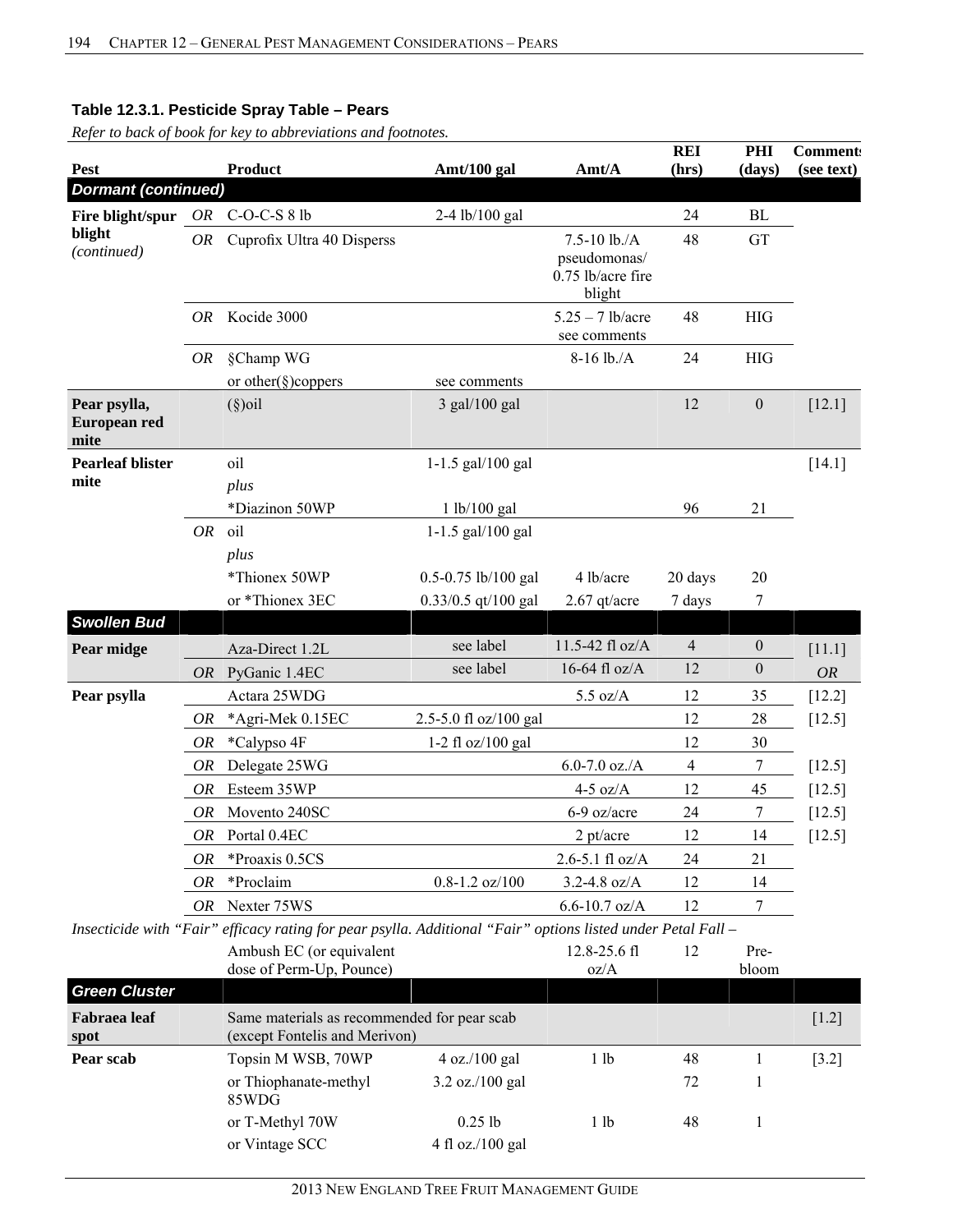|                                                 |           | <b>Product</b>                                                                                                                                                                                                                                                                                                                                              |                         | Amt/A               | <b>REI</b>     | PHI              | <b>Comment:</b>      |
|-------------------------------------------------|-----------|-------------------------------------------------------------------------------------------------------------------------------------------------------------------------------------------------------------------------------------------------------------------------------------------------------------------------------------------------------------|-------------------------|---------------------|----------------|------------------|----------------------|
| <b>Pest</b><br><b>Green Cluster (continued)</b> |           |                                                                                                                                                                                                                                                                                                                                                             | Amt/100 gal             |                     | (hrs)          | (days)           | (see text)           |
| Pear scab                                       |           | or Procure 50WP                                                                                                                                                                                                                                                                                                                                             | 4 oz./100gal            |                     |                |                  |                      |
| (continued)                                     |           | or Inspire Super                                                                                                                                                                                                                                                                                                                                            |                         | 12 fl oz            | 12             | 14               |                      |
|                                                 |           | plus                                                                                                                                                                                                                                                                                                                                                        |                         |                     |                |                  |                      |
|                                                 |           | Dithane/*Manzate/<br>Penncozeb 75DF                                                                                                                                                                                                                                                                                                                         | 1 lb/100 gal            |                     | 24             | BL, 77<br>(A)    | $[3.3]$              |
|                                                 |           | $OR$ Dithane/*Manzate/<br>Penncozeb 75DF                                                                                                                                                                                                                                                                                                                    | $1-2$ lb/100 gal        |                     | 24             | BL, 77<br>(A)    | $[3.3]$              |
|                                                 | OR        | Syllit                                                                                                                                                                                                                                                                                                                                                      |                         | 3 pt                | 48             | 7                |                      |
|                                                 | OR        | Tebuzol 45DF                                                                                                                                                                                                                                                                                                                                                | 2 oz                    | $4-8$ oz            | 120            | 75               |                      |
|                                                 | 0R        | Ziram 76DF                                                                                                                                                                                                                                                                                                                                                  | 1.5-2 lb/100 gal        |                     | 48             | 14               |                      |
|                                                 | OR        | Adament 50WG                                                                                                                                                                                                                                                                                                                                                |                         | $4-5$ oz            | 12             | 75               |                      |
|                                                 | OR        | Fontelis                                                                                                                                                                                                                                                                                                                                                    |                         | 14 to 20 fl oz      | 12             | 28               |                      |
|                                                 | OR        | Merivon                                                                                                                                                                                                                                                                                                                                                     |                         | 4.5 to 5 fl oz      | 12             | $\boldsymbol{0}$ |                      |
| <b>Pear Midge</b>                               |           | §Aza-Direct 1.2L                                                                                                                                                                                                                                                                                                                                            | see label               | 11.5-42 fl oz/A     | $\overline{4}$ | $\boldsymbol{0}$ | $[11.1]$             |
|                                                 | OR        | §PyGanic 1.4EC                                                                                                                                                                                                                                                                                                                                              | see label               | 16-64 fl $oz/A$     | 12             | $\boldsymbol{0}$ |                      |
| <b>Tarnished plant</b>                          |           | *Asana XL 0.66EC                                                                                                                                                                                                                                                                                                                                            | 2-5.8 oz/100 gal        |                     | 12             | 28               | [19.1]               |
| bug, plant bug                                  | OR        | *Baythroid XL 1E                                                                                                                                                                                                                                                                                                                                            |                         | 2.0-2.4 $fl$ oz/A   | 12             | 7                |                      |
|                                                 | <i>OR</i> | Beleaf 50SG                                                                                                                                                                                                                                                                                                                                                 |                         | $2.0 - 2.8$ oz/A    | 12             | 21               |                      |
|                                                 | OR        | *Brigade 10WS                                                                                                                                                                                                                                                                                                                                               |                         | $6.4 - 32$ oz/A     | 12             | 14               |                      |
|                                                 | OR        | *Danitol 2.4EC                                                                                                                                                                                                                                                                                                                                              |                         | 16-21.3 fl oz/A     | 24             | 14               |                      |
|                                                 | <i>OR</i> | *Guthion 50WS                                                                                                                                                                                                                                                                                                                                               | $0.5 - 0.75$ lb/100 gal |                     | 14 days<br>(E) | $14-21(A)$       |                      |
|                                                 | <i>OR</i> | *Pounce 3.2E                                                                                                                                                                                                                                                                                                                                                |                         | 8-16 fl oz/A        | 12             | PB               |                      |
|                                                 | 0R        | *Proaxis 0.5CS                                                                                                                                                                                                                                                                                                                                              |                         | $2.6 - 5.1$ fl oz/A | 24             | 21               |                      |
|                                                 | <b>OR</b> | *Warrior II 2.08 CS                                                                                                                                                                                                                                                                                                                                         |                         | 1.28-2.56 fl oz/A   | 24             | 21               |                      |
|                                                 |           | The following pre-mix products are also labeled for use against these pests; however, for best effectiveness<br>and insecticide resistance management, their use should be reserved for situations when multiple pest<br>species present are appropriately matched to the combination of active ingredients and modes of action<br>contained in the product |                         |                     |                |                  |                      |
|                                                 |           | *Leverage 360                                                                                                                                                                                                                                                                                                                                               | see label               | 2.4-2.8 $fl$ oz/A   | 12             | 7                |                      |
| <b>White Bud</b>                                | OR        | *Voliam Xpress                                                                                                                                                                                                                                                                                                                                              | see label               | $6-12$ fl oz/A      | 24             | 21               |                      |
| <b>Fabraea</b> leaf<br>spot                     |           | See Green Cluster sprays                                                                                                                                                                                                                                                                                                                                    |                         |                     |                |                  |                      |
| Pear scab                                       |           | Choose from materials listed under Green Cluster                                                                                                                                                                                                                                                                                                            |                         |                     |                |                  |                      |
|                                                 | OR        | Flint 50WG                                                                                                                                                                                                                                                                                                                                                  | $0.67 - 0.8$ oz/100 gal |                     | 12             | 14               | $[3.4]$              |
|                                                 | OR        | Sovran 50WG                                                                                                                                                                                                                                                                                                                                                 | 1.0-1.6 $oz/100$ gal    |                     | 12             | 30               |                      |
| Pear psylla                                     |           | See Swollen Bud sprays                                                                                                                                                                                                                                                                                                                                      |                         |                     |                |                  | $[12.2]$ ,           |
|                                                 | <b>OR</b> | Centaur                                                                                                                                                                                                                                                                                                                                                     |                         | 34.5 to 46 oz       | 12             | 14               | $[12.4]$             |
| <b>Bloom</b>                                    |           |                                                                                                                                                                                                                                                                                                                                                             |                         |                     |                |                  |                      |
| <b>Fire blight</b>                              |           | §Agri-mycin 17WP<br>or Streptrol 17WP                                                                                                                                                                                                                                                                                                                       | $0.5$ lb/100 gal        | $24$ oz./A          | 12             | 30               | $[2.1]$ ,<br>$[2.8]$ |
| Table continued on next page.                   |           |                                                                                                                                                                                                                                                                                                                                                             |                         |                     |                |                  |                      |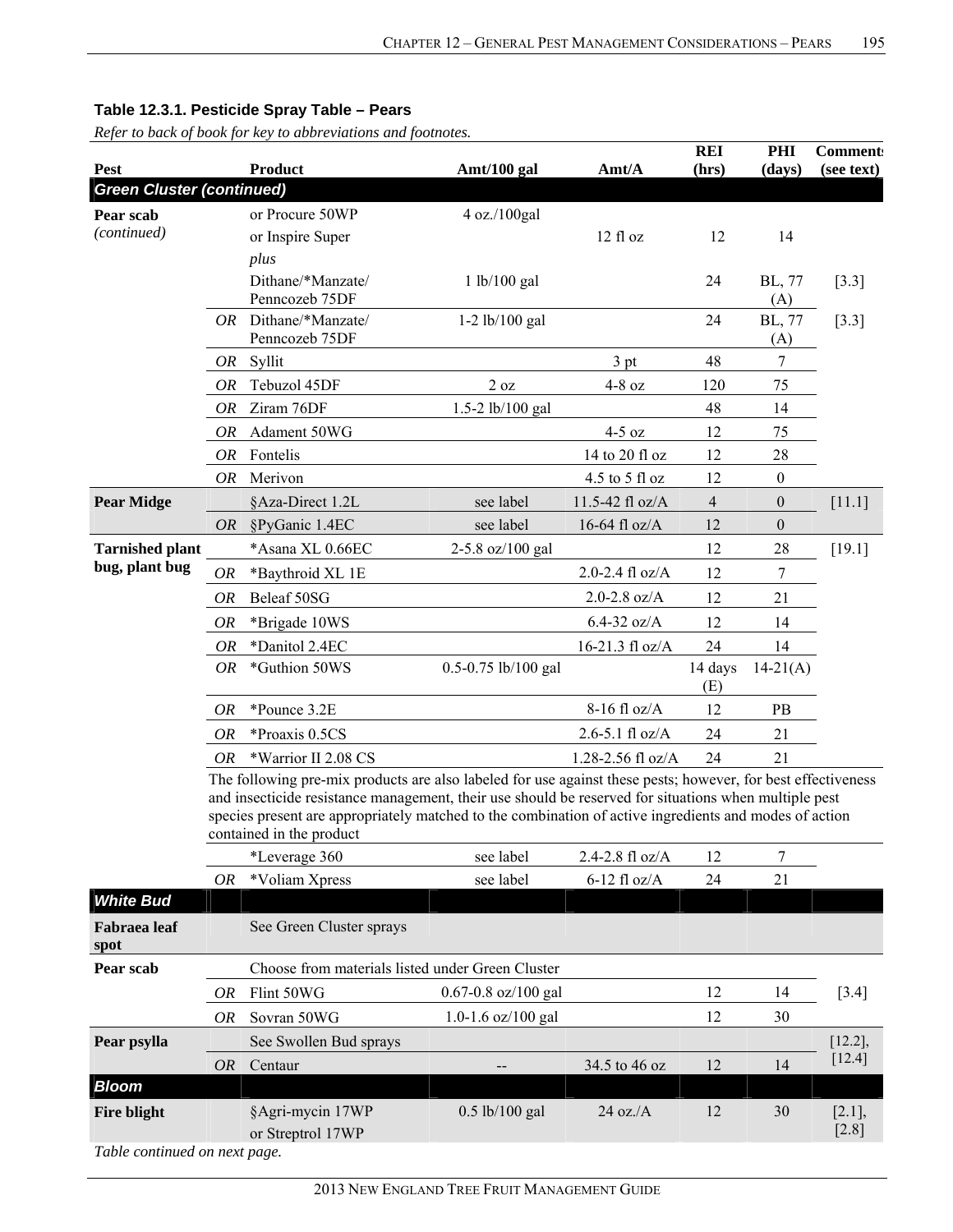*Refer to back of book for key to abbreviations and footnotes.* 

| <b>Pest</b>                                             |           | <b>Product</b>                                            | Amt/100 gal                            | Amt/A            | <b>REI</b><br>(hrs)      | PHI<br>(days)    | <b>Comment:</b><br>(see text) |
|---------------------------------------------------------|-----------|-----------------------------------------------------------|----------------------------------------|------------------|--------------------------|------------------|-------------------------------|
| <b>Bloom (continued)</b>                                |           |                                                           |                                        |                  |                          |                  |                               |
| <b>Fire blight</b>                                      |           | or Firewall 17WP                                          |                                        |                  |                          |                  |                               |
| (continued)                                             | <i>OR</i> | §Agri-mycin 17WP<br>or Streptrol 17WP<br>or Firewall 17WP | 0.25 lb/100 gal                        |                  | 12                       | 30               | $[2.1]$ ,<br>$[2.8]$          |
|                                                         |           | plus<br>Glycerine (CP or USP<br>grade)                    | $2$ qt/100 gal                         |                  |                          |                  |                               |
|                                                         | <i>OR</i> | or Regulaid<br>Mycoshield                                 | $0.25$ pt/100 gal<br>1.0 <sub>lb</sub> |                  | 12                       | 60               | $[2.6]$                       |
|                                                         | <b>OR</b> | §Serenade ASO                                             |                                        |                  | $\overline{\mathcal{L}}$ |                  |                               |
|                                                         |           |                                                           |                                        | $2-6$ qt         |                          | $\boldsymbol{0}$ | $[2.7]$                       |
|                                                         | <i>OR</i> | §Bloomtime Biological FD                                  |                                        | 150 <sub>g</sub> | $\overline{4}$           | PF               | $[2.5]$                       |
| Pear scab,<br>Fabraea leaf<br>spot<br><b>Petal Fall</b> |           | Choose from materials listed previously                   |                                        |                  |                          |                  |                               |
| Pear scab,                                              |           | Choose from materials listed previously                   |                                        |                  |                          |                  |                               |
| <b>Fabraea</b> leaf<br>spot                             | <b>OR</b> | Vintage SC<br>plus                                        | 2-4 fl $oz/100$ gal                    | $6-12$ oz/A      | 24                       | 30               | $[3.5]$                       |
|                                                         |           | Manzate/ Penncozeb 75DF                                   | 1 lb/100 gal                           |                  | 24                       | BL/77(A)         | $[3.3]$                       |
|                                                         | <i>OR</i> | Syllit<br>plus                                            |                                        | 3 pt             | 48                       | 7                |                               |
|                                                         |           | Manzate/ Penncozeb 75DF                                   | 1 lb/100 gal                           |                  | 24                       | BL/77(A)         | $[3.3]$                       |
|                                                         | <i>OR</i> | Pristine 38WG                                             |                                        | 14.5-18.5 oz/A   | 12                       | $\boldsymbol{0}$ |                               |
|                                                         | <b>OR</b> | Ziram 76DF                                                | 24-32 oz/100 gal                       |                  | 48                       | 14               |                               |
| Fire blight                                             |           | Agrimycin 17WP,<br>or Streptrol 17WP,<br>or Firewall 17WP | 8 oz/100 gal                           | 24oz/A           | 12                       | 30               | [2.1]<br>$[2.8]$              |
|                                                         | OR        | §Agrimycin 17WP,                                          | 8 oz/100 gal                           | 24oz/A           | 12                       | 30               | [2.1]                         |
|                                                         |           | or Streptrol 17WP,<br>or Firewall 17WP<br>plus            |                                        |                  |                          |                  | $[2.8]$                       |
|                                                         |           | Glycerine (CP or USP<br>grade)                            | 2 qt/100 gal                           |                  |                          |                  |                               |
|                                                         |           | or Regulaid                                               | $1$ pt/100 gal                         |                  |                          |                  |                               |
| Aphids,<br>including spirea                             |           | Assail 30SG                                               |                                        | $2.5 - 4.0$ oz/A | 12                       | $\tau$           |                               |
| aphid                                                   | <b>OR</b> | *Admire Pro 4.6SC                                         | See label                              | $2.8f1$ oz       | 12                       | 7                |                               |
|                                                         | <i>OR</i> | §Aza-Direct 1.2L                                          |                                        | 16-32 fl oz/A    | $\overline{4}$           | $\boldsymbol{0}$ |                               |
|                                                         | <b>OR</b> | Beleaf 50SG                                               |                                        | $2.0 - 2.8$ oz/A | 12                       | 21               |                               |
|                                                         | <b>OR</b> | Calypso 4F                                                | 1-2 fl $oz/100$ gal                    |                  | 12                       | 30               | $[5.2]$                       |
|                                                         | <b>OR</b> | *Dimethoate 4EC                                           | 0.5 pt/100 gal                         |                  | 240                      | 28               |                               |
|                                                         | <i>OR</i> | §M-Pede 49L                                               | 1-2 gal/100gal                         |                  | 12                       | $\boldsymbol{0}$ |                               |
|                                                         | <i>OR</i> | Movento 240SC                                             |                                        | 6-9 oz/acre      | 24                       | 7                | $[5.1]$                       |

2013 NEW ENGLAND TREE FRUIT MANAGEMENT GUIDE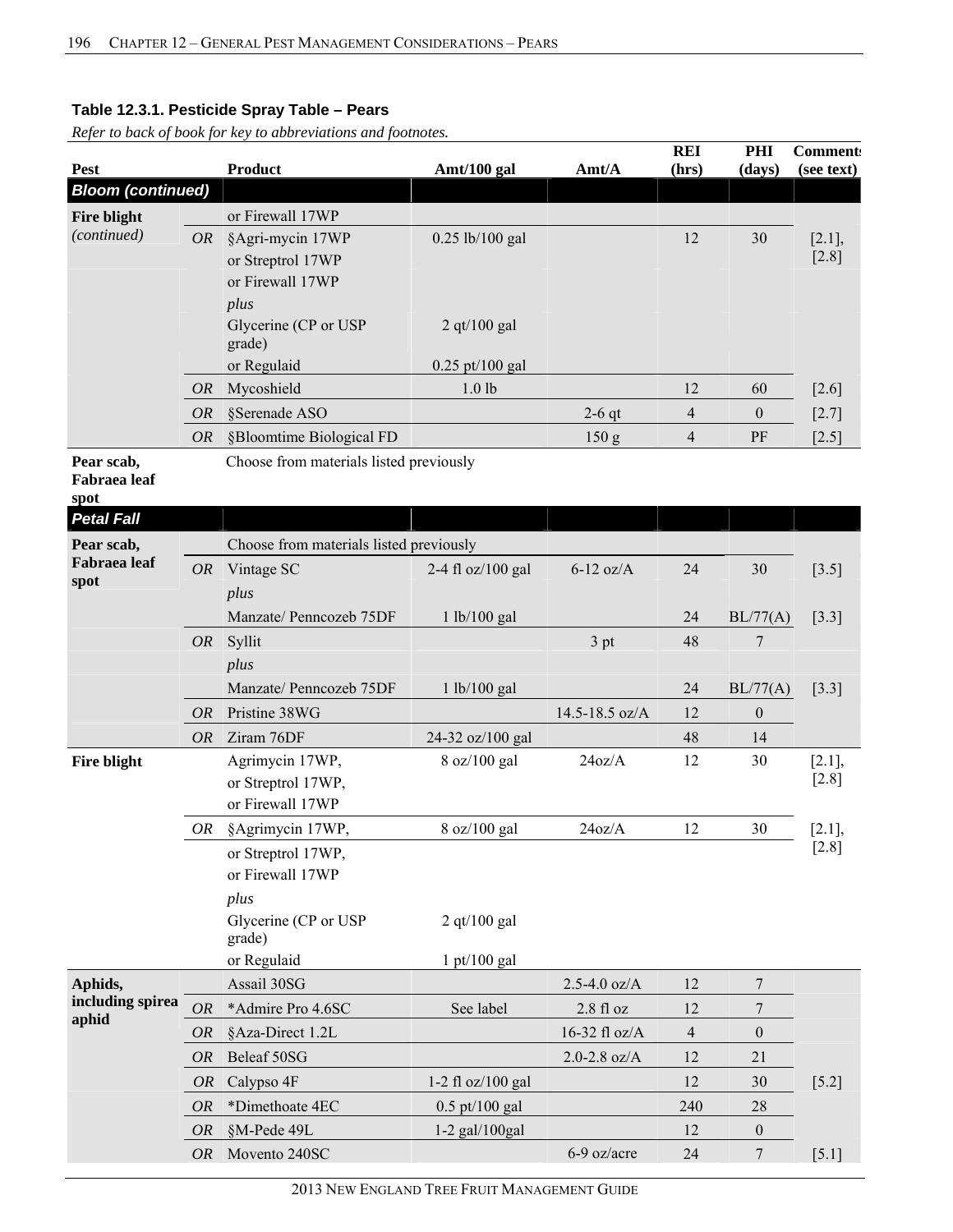*Refer to back of book for key to abbreviations and footnotes.* 

| Pest                            |           | <b>Product</b>                                                                                                                                                                                                                                                                                                                                                                 | Amt/100 gal                                                | Amt/A               | <b>REI</b><br>(hrs) | PHI<br>(days) | <b>Comment:</b><br>(see text) |  |  |  |
|---------------------------------|-----------|--------------------------------------------------------------------------------------------------------------------------------------------------------------------------------------------------------------------------------------------------------------------------------------------------------------------------------------------------------------------------------|------------------------------------------------------------|---------------------|---------------------|---------------|-------------------------------|--|--|--|
| <b>Petal Fall (continued)</b>   |           |                                                                                                                                                                                                                                                                                                                                                                                |                                                            |                     |                     |               |                               |  |  |  |
| Aphids,<br>aphid<br>(continued) |           | The following pre-mix products are also labeled for use against these pests; however, for best effectiveness<br>including spirea and insecticide resistance management, its use should be reserved for situations when multiple pest species<br>are present and appropriately matched to the combination of active ingredients and modes of action<br>contained in the product |                                                            |                     |                     |               |                               |  |  |  |
|                                 |           | *Agri-Flex SC<br>plus<br>Horticultural spray oil                                                                                                                                                                                                                                                                                                                               | 1.5-2.0 fl oz/100 gal 5.5-8.5 fl oz/A<br>$1$ qt/ $100$ gal |                     | 12                  | 35            | $[7.3]$                       |  |  |  |
|                                 | <i>OR</i> | *Voliam Flexi WDG                                                                                                                                                                                                                                                                                                                                                              | see label                                                  | 7 oz/A              | 12                  | 35            |                               |  |  |  |
|                                 |           | Leverage 360                                                                                                                                                                                                                                                                                                                                                                   | See label                                                  | 2.4-2.8 fl oz/acre  | 12                  | 7             |                               |  |  |  |
| <b>Codling moth</b>             |           | Pheromone disruption:<br>Checkmate CM-F                                                                                                                                                                                                                                                                                                                                        |                                                            | 2.4-4.8 oz/acre     | 12                  | 7             | $[6.2]$                       |  |  |  |
| <b>Comstock</b>                 |           | Actara 25WDG                                                                                                                                                                                                                                                                                                                                                                   |                                                            | 4.5-5.5 $oz/A$      | 12                  | 35            | $[7.3]$                       |  |  |  |
| mealybug                        | <i>OR</i> | Assail 30SG                                                                                                                                                                                                                                                                                                                                                                    |                                                            | 4.0-4.8 $oz/A$      | 12                  | 7             |                               |  |  |  |
|                                 | <i>OR</i> | Calypso 4F                                                                                                                                                                                                                                                                                                                                                                     | 1-2 fl $oz/100$ gal                                        |                     | 12                  | 30            |                               |  |  |  |
|                                 | <b>OR</b> | *Centaur                                                                                                                                                                                                                                                                                                                                                                       |                                                            | 34.5-46 oz/acre     | 12                  | 14            | $[12.5]$                      |  |  |  |
|                                 | OR        | *Diazinon 50WP                                                                                                                                                                                                                                                                                                                                                                 | 1 lb/100 gal                                               |                     | 96                  | 21            |                               |  |  |  |
|                                 | <i>OR</i> | Movento 240SC                                                                                                                                                                                                                                                                                                                                                                  |                                                            | 6-9 oz/acre         | 24                  | 7             |                               |  |  |  |
|                                 | <i>OR</i> | Portal 0.4EC                                                                                                                                                                                                                                                                                                                                                                   |                                                            | $2$ pt/acre         | 12                  | 14            |                               |  |  |  |
|                                 | <i>OR</i> | Admire Pro 4.6SC                                                                                                                                                                                                                                                                                                                                                               | see lablel                                                 | 7 fl oz/A           | 12                  | 7             | [7.1]                         |  |  |  |
|                                 |           | The following pre-mix products are also labeled for use against this pest; however, for best effectiveness<br>and insecticide resistance management, their use should be reserved for situations when multiple pest<br>species are present and appropriately matched to the combination of active ingredients and modes of<br>action contained in the product.                 |                                                            |                     |                     |               |                               |  |  |  |
|                                 |           | *Agri-Flex SC                                                                                                                                                                                                                                                                                                                                                                  | 1.5-2.0 fl $oz/100$ gal                                    | 5.5-8.5 fl $oz/A$   | 12                  | 35            | $[7.3]$                       |  |  |  |
|                                 |           | plus<br>Horticultural spray oil                                                                                                                                                                                                                                                                                                                                                | $1$ qt/ $100$ gal                                          | $1$ gal/A           |                     |               |                               |  |  |  |
|                                 | <b>OR</b> | *Voliam Flexi WDG                                                                                                                                                                                                                                                                                                                                                              | see label                                                  | 7 oz/A              | 12                  | 35            |                               |  |  |  |
| Green                           |           | Altacor 35WDG                                                                                                                                                                                                                                                                                                                                                                  |                                                            | $2.5-4$ oz/acre     | $\overline{4}$      | 5             | $[9.1]$                       |  |  |  |
| fruitworms                      | OR        | *Asana XL 0.66EC                                                                                                                                                                                                                                                                                                                                                               | 2-5.8 fl oz/100 gal                                        |                     | 12                  | 28            | [9.1]                         |  |  |  |
|                                 | OR        | *Assail 30SG                                                                                                                                                                                                                                                                                                                                                                   |                                                            | 4.0-8.0 $oz/A$      | 12                  | 7             |                               |  |  |  |
|                                 | OR        | Baythroid XL 1E                                                                                                                                                                                                                                                                                                                                                                |                                                            | $1.4 - 2.0$ fl oz/A | 12                  | 7             |                               |  |  |  |
|                                 | OR        | Belt 4SC                                                                                                                                                                                                                                                                                                                                                                       | See label                                                  | $3-5$ fl oz/A       | 12                  | 14            |                               |  |  |  |
|                                 | OR        | *Lannate 2.4L                                                                                                                                                                                                                                                                                                                                                                  | $0.75$ pt/100 gal                                          |                     | 48-96(E)            | 7             |                               |  |  |  |
|                                 | 0R        | *Proaxis 0.5CS                                                                                                                                                                                                                                                                                                                                                                 |                                                            | $2.6 - 5.1$ fl oz/A | 24                  | 21            |                               |  |  |  |
|                                 | OR        | *Proclaim 5SG                                                                                                                                                                                                                                                                                                                                                                  | 0.8-1.2 oz/100 gal                                         |                     | 12                  | 14            |                               |  |  |  |
|                                 | <i>OR</i> | *Thionex 50WP                                                                                                                                                                                                                                                                                                                                                                  | 1 lb/100                                                   |                     | 20 days             | 20            |                               |  |  |  |
|                                 |           | or Thionex 3EC                                                                                                                                                                                                                                                                                                                                                                 | 21.3 oz/100 gal                                            |                     | 7 days              | 7             |                               |  |  |  |
|                                 | OR.       | *Warrior 1CS                                                                                                                                                                                                                                                                                                                                                                   |                                                            | $2.6 - 5.1$ fl oz/A | 24                  | 21            |                               |  |  |  |
|                                 |           | or *Warrior II 2.08 CS                                                                                                                                                                                                                                                                                                                                                         |                                                            | 1.28-2.56 fl oz/A   | 24                  | 21            |                               |  |  |  |
|                                 |           | The following pre-mix products are also labeled for use against this pest; however, for best effectiveness                                                                                                                                                                                                                                                                     |                                                            |                     |                     |               |                               |  |  |  |

The following pre-mix products are also labeled for use against this pest; however, for best effectiveness and insecticide resistance management, their use should be reserved for situations when multiple pest species present are appropriately matched to the combination of active ingredients and modes of action contained in the product.

*Table continued on next page.*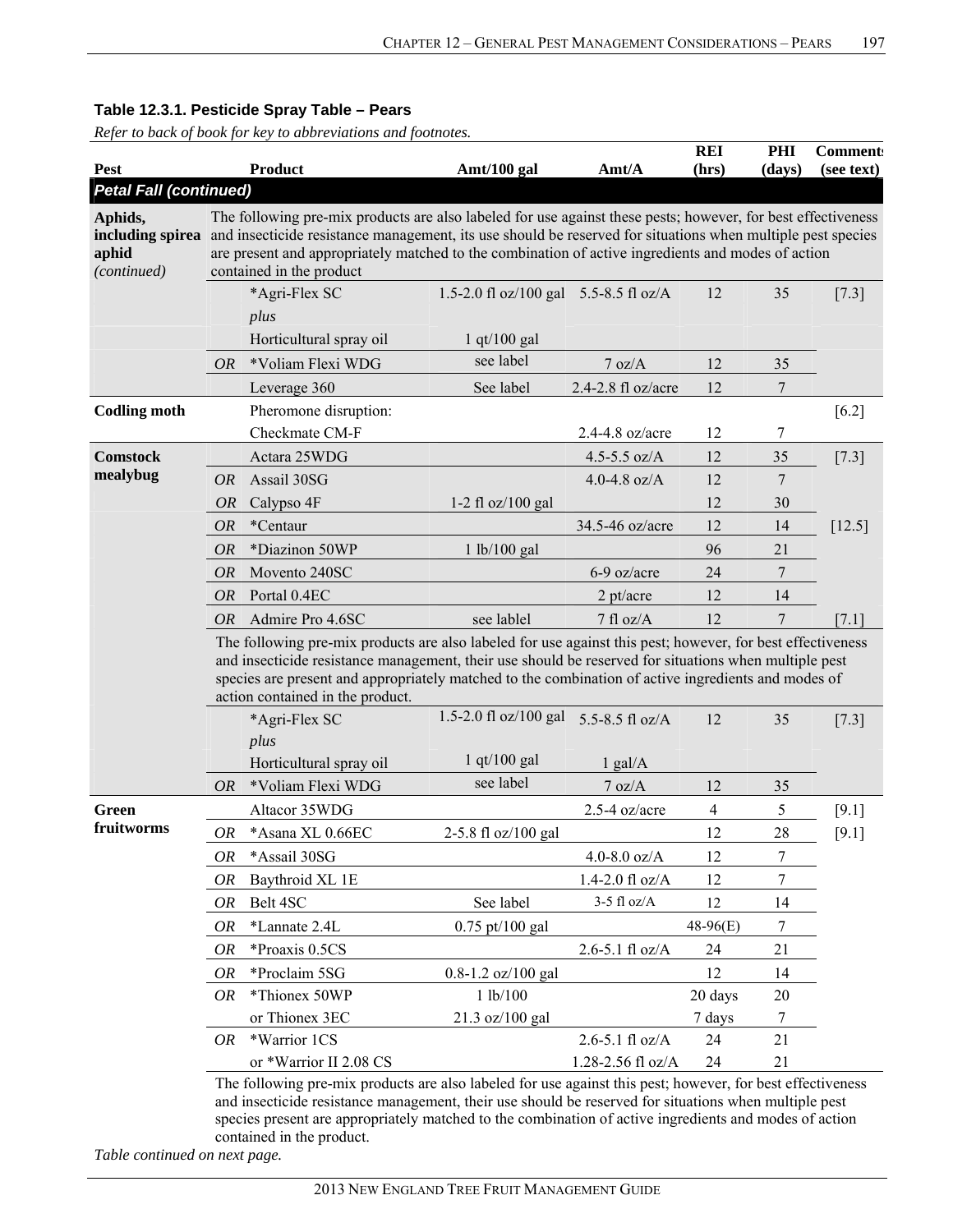*Refer to back of book for key to abbreviations and footnotes.* 

| Pest                          |           | <b>Product</b>                                                                                                                                                                                                                                                                                                                                                 | Amt/100 gal                           | Amt/A                   | <b>REI</b><br>(hrs)      | PHI<br>(days)  | <b>Comment:</b><br>(see text) |
|-------------------------------|-----------|----------------------------------------------------------------------------------------------------------------------------------------------------------------------------------------------------------------------------------------------------------------------------------------------------------------------------------------------------------------|---------------------------------------|-------------------------|--------------------------|----------------|-------------------------------|
| <b>Petal Fall (continued)</b> |           |                                                                                                                                                                                                                                                                                                                                                                |                                       |                         |                          |                |                               |
| Green                         |           | *Endigo ZC                                                                                                                                                                                                                                                                                                                                                     | See label                             | 5-6 fl oz/acre          | 24                       | 35             |                               |
| fruitworms                    | OR        | *Leverage 60                                                                                                                                                                                                                                                                                                                                                   | See label                             | 2.4-2.8 fl oz/acre      | 12                       | 7              |                               |
| (continued)                   | <b>OR</b> | *Voliam Flexi WDG                                                                                                                                                                                                                                                                                                                                              | see label                             | $4-7$ oz/A              | 12                       | 35             |                               |
|                               | <b>OR</b> | *Voliam Express                                                                                                                                                                                                                                                                                                                                                | See label                             | 6-12 flo oz/acre        | 24                       | 21             |                               |
|                               | <b>OR</b> | Tourismo                                                                                                                                                                                                                                                                                                                                                       |                                       | 15 to 17 fl oz          | 12                       | 14             |                               |
| Pear psylla                   |           | Actara 25WDG                                                                                                                                                                                                                                                                                                                                                   |                                       | $5.5 \text{ oz/A}$      | 12                       | 35             | [12.5]                        |
|                               | <b>OR</b> | Admire Pro 4.6CS                                                                                                                                                                                                                                                                                                                                               | See label                             | 7 fl oz/acre            | 12                       | $\overline{7}$ |                               |
|                               | <b>OR</b> | *Agri-Mek *SC                                                                                                                                                                                                                                                                                                                                                  | 25.0 fl oz/100 gal                    | 2.25-4.25 fl<br>oz/acre | 12                       | 28             | [12.5]                        |
|                               | <i>OR</i> | *Calypso 4F                                                                                                                                                                                                                                                                                                                                                    | 1-2 fl $oz/100$ gal                   |                         | 12                       | 30             |                               |
|                               | OR        | Delegate 25WG                                                                                                                                                                                                                                                                                                                                                  |                                       | $6.0 - 7.0$ oz./A       | $\overline{\mathcal{A}}$ | 7              | [12.5]                        |
|                               | <b>OR</b> | Esteem 35WP                                                                                                                                                                                                                                                                                                                                                    |                                       | $4-5$ oz/A              | 12                       | 45             | $[12.5]$                      |
|                               | <b>OR</b> | Movento 240SC                                                                                                                                                                                                                                                                                                                                                  |                                       | 6-9 oz/acre             | 24                       | 7              | [12.5]                        |
|                               | <b>OR</b> | Portal 0.4EC                                                                                                                                                                                                                                                                                                                                                   |                                       | $2$ pt/acre             | 12                       | 14             | $[12.5]$                      |
|                               | <b>OR</b> | *Proaxis 0.5CS                                                                                                                                                                                                                                                                                                                                                 |                                       | $2.6 - 5.1$ fl oz/A     | 24                       | 21             |                               |
|                               | <b>OR</b> | *Proclaim                                                                                                                                                                                                                                                                                                                                                      | $0.8 - 1.2$ oz/100                    | $3.2 - 4.8$ oz/A        | 12                       | 14             |                               |
|                               | <i>OR</i> | Nexter 75WS                                                                                                                                                                                                                                                                                                                                                    |                                       | $6.6 - 10.7$ oz/A       | 12                       | 7              |                               |
|                               |           | Insecticides with "Fair" efficacy rating for pear psylla -                                                                                                                                                                                                                                                                                                     |                                       |                         |                          |                |                               |
|                               |           | Assail 30SG                                                                                                                                                                                                                                                                                                                                                    |                                       | 4.0-8.0 $oz/A$          | 12                       | 7              |                               |
|                               | <b>OR</b> | *Asana XL 0.66EC                                                                                                                                                                                                                                                                                                                                               | 2.0-5.8 fl oz/100 gal                 |                         | 12                       | 28             |                               |
|                               | <b>OR</b> | *Baythroid XL 1E                                                                                                                                                                                                                                                                                                                                               |                                       | 2.4-2.8 fl oz/A         | 12                       | 7              |                               |
|                               | <b>OR</b> | Belay                                                                                                                                                                                                                                                                                                                                                          | 1.5-3 oz/100 gal                      | $6-12$ oz/A             | 12                       | $\overline{7}$ |                               |
|                               | <i>OR</i> | *Brigade 10WSB                                                                                                                                                                                                                                                                                                                                                 |                                       | $6.4 - 32$ oz/A         | 12                       | 14             |                               |
|                               |           | or *Brigade 2EC                                                                                                                                                                                                                                                                                                                                                |                                       | 2.6-12.8 fl oz/A        | 12                       | 14             |                               |
|                               | <b>OR</b> | *Centaur                                                                                                                                                                                                                                                                                                                                                       |                                       | 34.5-46 oz/acre         | 12                       | 14             |                               |
|                               | <b>OR</b> | *Clutch                                                                                                                                                                                                                                                                                                                                                        | 1.0-1.5 $oz/100$ gal                  | 4-6 oz/acre             | 12                       | $\overline{7}$ |                               |
|                               | <b>OR</b> | *Danitol 2.4EC                                                                                                                                                                                                                                                                                                                                                 |                                       | 16-21.3 fl oz/A         | 24                       | 14             |                               |
|                               | OR        | *Leverage 2.7SE                                                                                                                                                                                                                                                                                                                                                | see label                             | $3.6 - 4.4$ fl oz/A     | 12                       | $\tau$         |                               |
|                               |           | or *Leverage 360                                                                                                                                                                                                                                                                                                                                               | see label                             | 2.4-2.8 fl oz/A         | 12                       |                |                               |
|                               | <i>OR</i> | §M-Pede 49L                                                                                                                                                                                                                                                                                                                                                    | $1-2$ gal/ $100$ gal                  |                         | 12                       | $\theta$       |                               |
|                               | <i>OR</i> | §summer oil                                                                                                                                                                                                                                                                                                                                                    | 1.5-2 gal/100 gal                     |                         | 4                        | $\theta$       |                               |
|                               | <i>OR</i> | §Surround 95WP                                                                                                                                                                                                                                                                                                                                                 |                                       | 50 lb/A                 | 4                        | $\theta$       |                               |
|                               | OR        | Tourismo                                                                                                                                                                                                                                                                                                                                                       |                                       | 12-17 fl oz/A           | 12                       | 14             |                               |
|                               | <i>OR</i> | *Warrior                                                                                                                                                                                                                                                                                                                                                       |                                       | $2.6 - 5.1$ fl oz/A     | 24                       | 21             |                               |
|                               | <i>OR</i> | *Warrior II                                                                                                                                                                                                                                                                                                                                                    |                                       | $1.3 - 2.5$ fl oz/A     | 24                       | 21             | [12.2]                        |
|                               |           | The following pre-mix products are also labeled for use against this pest; however, for best effectiveness<br>and insecticide resistance management, their use should be reserved for situations when multiple pest<br>species are present and appropriately matched to the combination of active ingredients and modes of action<br>contained in the product. | 1.5-2.0 fl oz/100 gal 5.5-8.5 fl oz/A |                         |                          |                |                               |
|                               |           | *Agri-Flex SC<br>plus                                                                                                                                                                                                                                                                                                                                          |                                       |                         | 12                       | 35             | $[12.5]$                      |

Horticultural spray oil  $1$  qt/100 gal 1 gal/A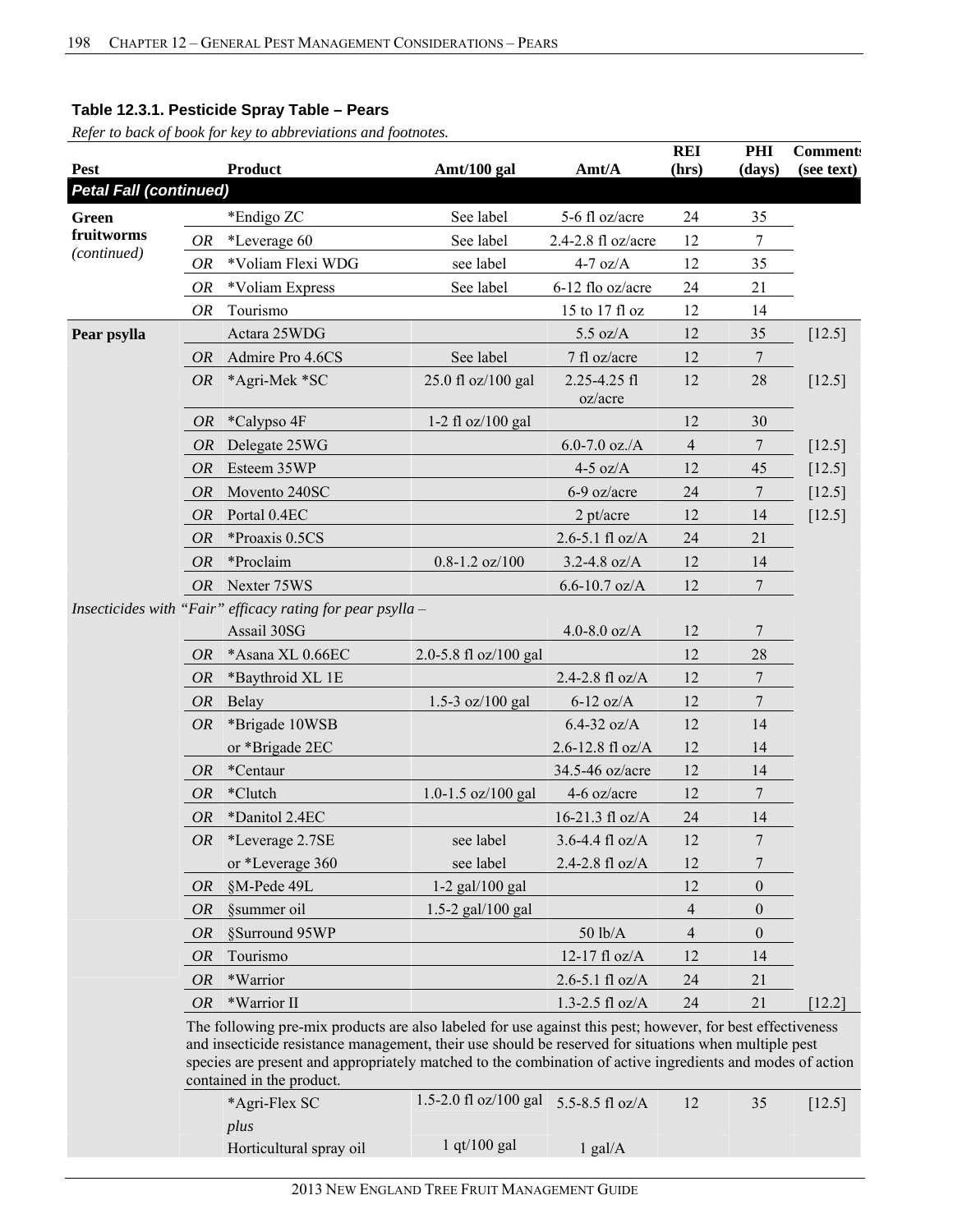*Refer to back of book for key to abbreviations and footnotes.* 

| Pest                          |           | <b>Product</b>                                                                                                              | Amt/100 gal                           | Amt/A              | <b>REI</b><br>(hrs) | PHI<br>(days)    | <b>Comment:</b><br>(see text) |
|-------------------------------|-----------|-----------------------------------------------------------------------------------------------------------------------------|---------------------------------------|--------------------|---------------------|------------------|-------------------------------|
| <b>Petal Fall (continued)</b> |           |                                                                                                                             |                                       |                    |                     |                  |                               |
| Pear rust mite                |           | *Agri-Mek 0.15EC                                                                                                            | 2.5-5.0 fl oz/100 gal                 |                    | 12                  | 28               | $[13.1]$                      |
|                               | OR        | Nexter 75WS                                                                                                                 | $5.2 - 10.7$ oz/A                     |                    | 12                  | 7                |                               |
|                               | OR        | Portal 0.4EC                                                                                                                |                                       | $2$ pt/acre        | 12                  | 14               | $[8.1]$                       |
|                               | OR        | *Vendex 50WP                                                                                                                | 6-8 oz/100 gal                        |                    | 48                  | 14               |                               |
| Plum curculio                 |           | Actara 25WDG                                                                                                                |                                       | 4.5-5.5 $oz/A$     | 12                  | 35               |                               |
|                               | 0R        | *Asana XL 0.66EC                                                                                                            | 2.0-5.8 fl oz/100 gal                 |                    | 12                  | 28               |                               |
|                               | <i>OR</i> | *Baythroid XL 1E                                                                                                            |                                       | 2.4-2.8 fl oz/A    | 12                  | 7                |                               |
|                               | OR        | *Brigade 10WSB                                                                                                              |                                       | $6.4 - 32$ oz/A    | 12                  | 14               |                               |
|                               |           | or Brigade 2EC                                                                                                              |                                       | 2.6-12.8 fl oz/A   | 12                  | 14               |                               |
|                               | <i>OR</i> | *Guthion 50WS                                                                                                               | 0.5-0.75 lb/100 gal                   |                    | 14 days(E) 14-21(A) |                  |                               |
|                               | <b>OR</b> | Imidan 70WP                                                                                                                 | $0.75 - 1$ lb/100 gal                 |                    | 96                  | 7                |                               |
|                               | <b>OR</b> | *Proaxis 0.5CS                                                                                                              |                                       | 2.6-5.1 fl $oz/A$  | 24                  | 21               |                               |
|                               | <i>OR</i> | §Surround 95WP                                                                                                              |                                       | 50 lb/A            | $\overline{4}$      | $\boldsymbol{0}$ | $[12.6]$                      |
|                               | <b>OR</b> | *Warrior 1CS                                                                                                                |                                       | 2.6-5.1 fl $oz/A$  | 24                  | 21               |                               |
|                               |           | or *Warrior II 2.08 CS                                                                                                      |                                       | 1.28-2.56 fl oz/A  | 24                  | 21               |                               |
|                               |           | contained in the product.<br>*Agri-Flex SC<br>plus                                                                          | 1.5-2.0 fl oz/100 gal 5.5-8.5 fl oz/A |                    | 12                  | 35               | [15.1]                        |
|                               |           |                                                                                                                             |                                       |                    |                     |                  |                               |
|                               |           | Horticultural spray oil                                                                                                     | $1$ qt/100 gal                        | $1$ gal/A          |                     |                  |                               |
|                               | OR        | *Leverage 360                                                                                                               | See label                             | 2.4-2.8 fl oz/acre | 12                  | 7                |                               |
|                               | <i>OR</i> | *Voliam Flexi WDG                                                                                                           | see label                             | $6-7$ oz/A         | 12                  | 35               |                               |
|                               | <i>OR</i> | *Voliam Express                                                                                                             | See label                             | 6-12 oz/acre       | 24                  | 21               |                               |
| Obliquebanded                 |           | Altacor 35WDG                                                                                                               | see label                             | $2.5 - 4.5$ oz/A   | $\overline{4}$      | 5                |                               |
| leafroller                    | OR        | Belt 4SC                                                                                                                    | See label                             | 3-5 fl oz/acre     | 12                  | 14               |                               |
|                               | 0R        | Biobit XL 2.1FC                                                                                                             |                                       | 1.5-5.5 pt/ $A$    | $\overline{4}$      | $\boldsymbol{0}$ |                               |
|                               |           | OR Delegate 25WG                                                                                                            |                                       | $4.5 - 7.0$ oz/A   | $\overline{4}$      | 7                |                               |
|                               | OR        | §Deliver 18WG                                                                                                               |                                       | $0.5 - 2$ lb/A     | 4                   | 0                |                               |
|                               | <i>OR</i> | §Dipel 10.3DF                                                                                                               |                                       | $0.5 - 2$ lb/A     | 4                   | $\boldsymbol{0}$ |                               |
|                               | OR.       | Entrust 80WP                                                                                                                | 0.67-1.0 oz/100 gal                   | $2-3$ oz/A         | $\overline{4}$      | 7                |                               |
|                               |           | or Entrust 2SC                                                                                                              | see label                             | $6-10$ fl oz/A     |                     |                  |                               |
|                               | OR        | Intrepid 2F                                                                                                                 |                                       | 8-16 fl oz/A       | 4                   | 14               |                               |
|                               | OR        | Javelin 7.5 WDG                                                                                                             |                                       | $0.5 - 4$ lb/A     | 4                   | $\boldsymbol{0}$ |                               |
|                               | OR        | *Lannate 2.4L<br>or *Lannate 90SP                                                                                           | 0.75 pt/100 gal                       |                    | $48-96(E)$          | 7                |                               |
|                               |           |                                                                                                                             | 0.25 lb/100 gal                       |                    |                     |                  |                               |
|                               | OR        | *Proclaim 5SG<br>The following pre-mix products are also labeled for use against this pest: however, for hest effectiveness | $0.8 - 1.2$ oz/100 gal                |                    | 12 or 48            | 14               |                               |

The following pre-mix products are also labeled for use against this pest; however, for best effectiveness and insecticide resistance management, their use should be reserved for situations when multiple pest species present are appropriately matched to the combination of active ingredients and modes of action contained in the product.

*Table continued on next page.*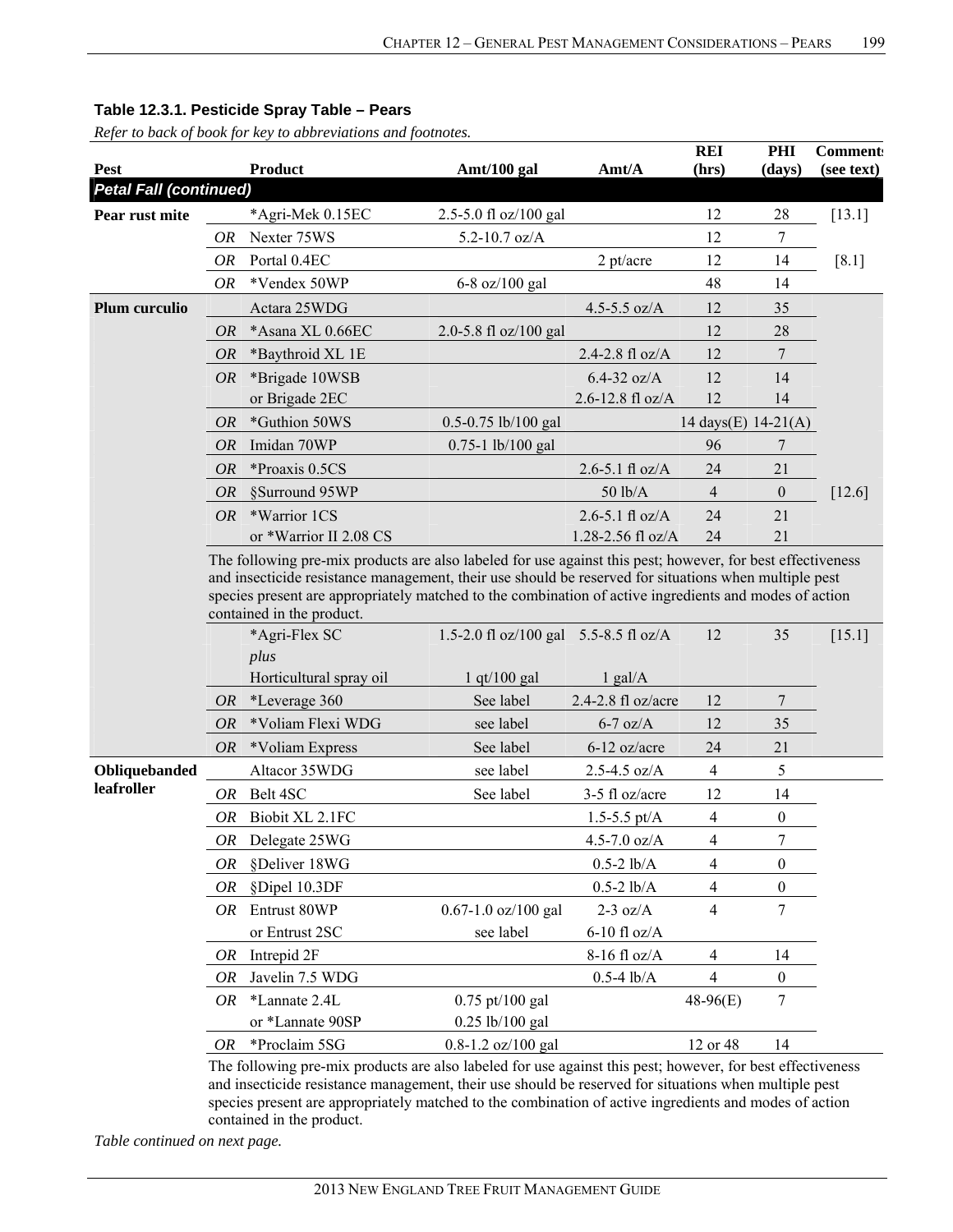|                                   |           |                                     |                                                                |                     | <b>REI</b>     | PHI              | <b>Comment:</b> |
|-----------------------------------|-----------|-------------------------------------|----------------------------------------------------------------|---------------------|----------------|------------------|-----------------|
| Pest                              |           | <b>Product</b>                      | Amt/100 gal                                                    | Amt/A               | (hrs)          | (days)           | (see text)      |
| Obliquebanded                     | <b>OR</b> | *Endigo ZC                          | see label                                                      | 5-6 fl oz/acre      | 24             | 35               |                 |
| leafroller<br>(continued)         | OR        | *Voliam Flexi WDG                   | see label                                                      | $4-7$ oz/A          | 12             | 35               |                 |
|                                   | OR        | *Voliam Xpress                      | see lablel                                                     | 6-12 fl oz/acre     | $\overline{c}$ | 21               |                 |
|                                   | <b>OR</b> | Tourismo                            |                                                                | 15 to 17 fl oz      | 12             | 14               |                 |
| <b>Additional Summer Sprays</b>   |           |                                     |                                                                |                     |                |                  |                 |
| <b>Fire blight</b>                |           | §Agri-mycin 17WP                    | $0.5$ lb/100 gal                                               |                     | 12             | 30               | $[2.4]$         |
| (ONLY after a<br>hailstorm)       |           | or Streptrol 17WP                   |                                                                |                     |                |                  |                 |
|                                   |           | or Firewall 17WP                    |                                                                |                     |                |                  |                 |
| Pear scab,                        |           | Topsin M 70WSB                      | 4 oz/100 gal                                                   |                     | 72             | $\mathbf{1}$     |                 |
| <b>Fabraea</b> leaf<br>spot,      | OR        | Thiophanate-methyl<br>85WDG         | 3.2oz/100 gal                                                  |                     | 72             | 1                |                 |
| Sooty blotch,<br><b>Black rot</b> |           | plus:                               |                                                                |                     |                |                  |                 |
|                                   |           | Cluster                             | Dithane/*Manzate/Penncozeb as listed for pear scab under Green |                     | 24             | BL/77<br>(A)     | [3.6]           |
|                                   |           | $OR$ Vintage SC                     | 3 fl oz/100 gal                                                |                     | 24             | 30               |                 |
|                                   |           | plus:                               |                                                                |                     |                |                  |                 |
|                                   |           | Dithane/*Manzate/<br>Penncozeb 75DF | 1 lb/100 gal                                                   |                     | 24             | BL/77(A)         | $[2.4]$         |
|                                   |           | OR Syllit                           |                                                                | 3 pt                | 48             | 7                |                 |
|                                   |           | plus:                               |                                                                |                     |                |                  |                 |
|                                   |           | Dithane/*Manzate/<br>Penncozeb 75DF | 1 lb/100 gal                                                   |                     | 24             | BL/77(A)         | $[2.4]$         |
|                                   | <i>OR</i> | Flint 50WG                          | $0.67 - 0.8$ oz/100 gal                                        |                     | 12             | 14               | $[3.4]$         |
|                                   | OR        | Sovran 50WG                         | 1.0-1.6 oz/100 gal                                             |                     | 12             | 30               |                 |
|                                   | <i>OR</i> | Pristine 38WG                       |                                                                | 14.5-18.5 oz/A      | 12             | $\theta$         |                 |
|                                   | OR        | Ziram 76DF                          | 1.5-2 lb/100 gal                                               |                     | 48             | 14               |                 |
|                                   | OR        | Fontelis (scab only)                |                                                                | 14 to 20 fl oz      | 12             | 28               |                 |
|                                   | OR        | Merivon (scab only)                 |                                                                | 4.5 to 5 fl oz      | 12             | $\boldsymbol{0}$ |                 |
| <b>Codling moth</b>               |           | Altacor 35WDG                       | see label                                                      | $2.5 - 4.5$ oz/A    | 4              | 5                | $[6.1]$         |
|                                   |           | OR Assail 30SG                      |                                                                | 4.0-8.0 $oz/A$      | 12             | $\boldsymbol{7}$ | [6.1]           |
|                                   | OR        | Avaunt 30WDG                        | See label                                                      | 5-6 oz/acre         | 12             | 28               |                 |
|                                   | <b>OR</b> | *Baythroid XL 1E                    |                                                                | $2.0 - 2.4$ fl oz/A | 12             | $\overline{7}$   |                 |
|                                   | OR        | §Biobit XL 2.1FC                    |                                                                | 1.5-5.5 $pt/A$      | $\overline{4}$ | $\boldsymbol{0}$ |                 |
|                                   | OR        | *Calypso 4F                         | 1-2 fl oz/100 gal                                              |                     | 12             | 30               |                 |
|                                   | OR        | §Carpovirusine 0.99SC               | $0.5 - 1$ pt/100 gal                                           |                     | $\overline{4}$ | $\boldsymbol{0}$ |                 |
|                                   | OR        | §Cyd-X 0.06SC                       | $1-6$ fl oz/A                                                  | $1-6$ fl oz/A       | 4              | $\boldsymbol{0}$ |                 |
|                                   | OR        | *Danitol 2.4EC                      | 16-21.3 fl oz/A                                                | 16-21.3 fl oz/A     | 24             | 14               |                 |
|                                   | OR        | Delegate 25WG                       | 4.5-7.0 $oz/A$                                                 | 4.5-7.0 $oz/A$      | $\overline{4}$ | $\tau$           |                 |
|                                   | OR        | §Deliver 18WG                       | $0.5 - 2$ lb/A                                                 | $0.5 - 2 lb/A$      | $\overline{4}$ | $\boldsymbol{0}$ |                 |
|                                   | OR        | §Dipel 10.3DF                       | $0.5 - 2$ lb/A                                                 |                     | $\overline{4}$ | $\boldsymbol{0}$ |                 |
|                                   | <i>OR</i> | §Entrust 80WP                       | $0.67 - 1.0$ oz/100 gal                                        |                     | $\overline{4}$ | $\overline{7}$   |                 |
|                                   |           | or §Entrust 2SC                     | see label                                                      | $6-10$ fl oz/A      |                |                  |                 |
|                                   | OR        | *Guthion 50WS                       | 0.5-0.75 lb/100 gal                                            |                     | 14 days<br>(E) | $14 - 21$<br>(A) |                 |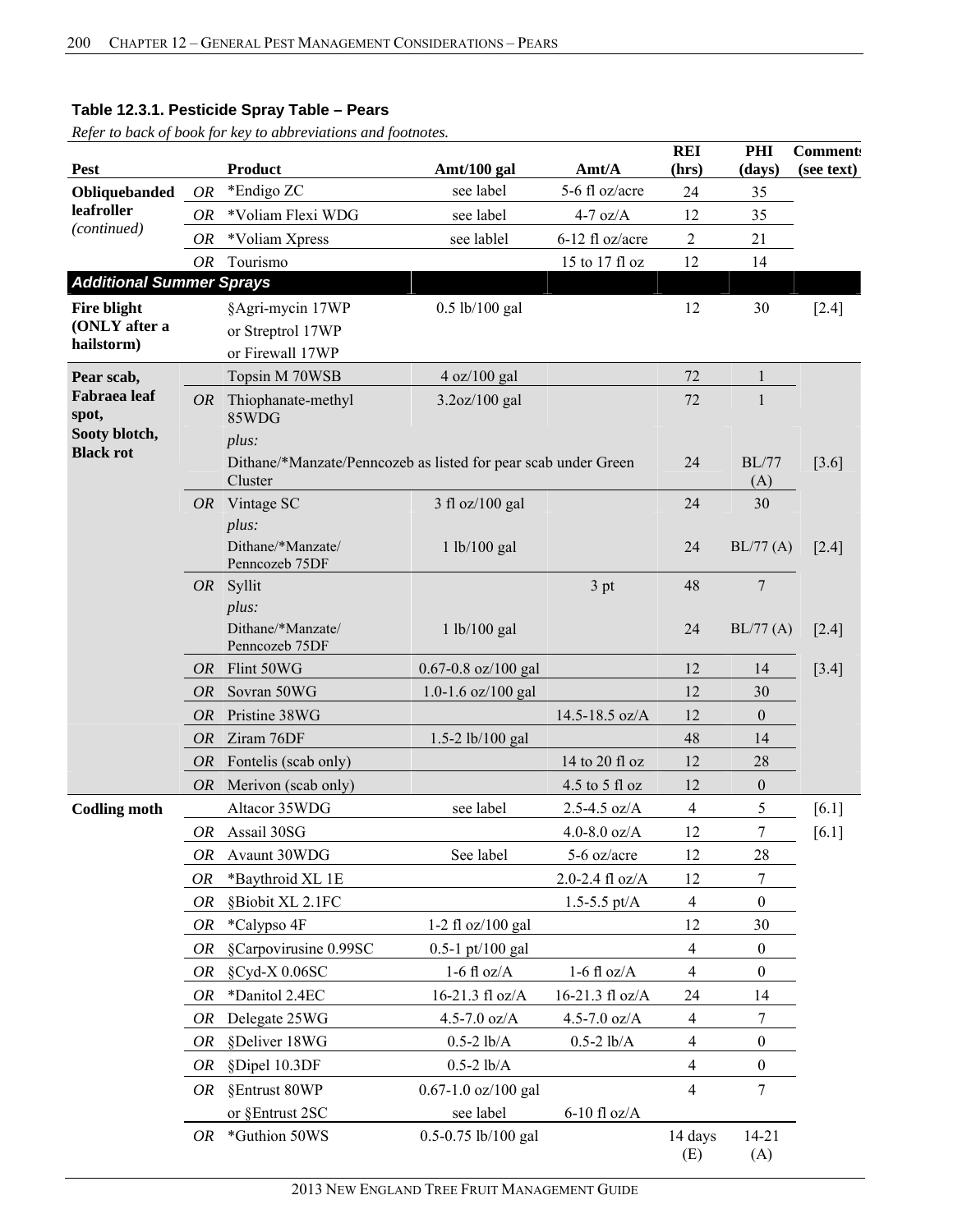| Pest                          |                                                                                                                                                                                                                                                                                                                                                                | <b>Product</b>                              |                                       | Amt/A                   | <b>REI</b><br>(hrs) | PHI              | <b>Comment:</b><br>(see text) |  |  |  |  |  |
|-------------------------------|----------------------------------------------------------------------------------------------------------------------------------------------------------------------------------------------------------------------------------------------------------------------------------------------------------------------------------------------------------------|---------------------------------------------|---------------------------------------|-------------------------|---------------------|------------------|-------------------------------|--|--|--|--|--|
|                               |                                                                                                                                                                                                                                                                                                                                                                | <b>Additional Summer Sprays (continued)</b> | Amt/100 gal                           |                         |                     | (days)           |                               |  |  |  |  |  |
| <b>Codling moth</b>           | OR                                                                                                                                                                                                                                                                                                                                                             | Imidan 70WP                                 | 0.75-1 lb/100 gal                     |                         | 96                  | 7                |                               |  |  |  |  |  |
| (continued)                   | <i>OR</i>                                                                                                                                                                                                                                                                                                                                                      | §Javelin 7.5WDG                             |                                       | $0.5-4$ lb/A            | $\overline{4}$      | $\boldsymbol{0}$ |                               |  |  |  |  |  |
|                               | OR.                                                                                                                                                                                                                                                                                                                                                            | *Leverage 2.7SE                             |                                       | $3.6 - 4.4$ fl oz/A     | 12                  | $\overline{7}$   |                               |  |  |  |  |  |
|                               |                                                                                                                                                                                                                                                                                                                                                                | or *Leverage 360                            |                                       | 2.4-2.8 fl oz/acre      | 12                  | 7                |                               |  |  |  |  |  |
|                               | <i>OR</i>                                                                                                                                                                                                                                                                                                                                                      | §Virosoft PC4                               | See label                             | 2-3.2 fl oz/acre        | $\overline{4}$      | $\theta$         |                               |  |  |  |  |  |
|                               |                                                                                                                                                                                                                                                                                                                                                                | <i>OR</i> (§)Pheromone disruption:          |                                       |                         |                     |                  |                               |  |  |  |  |  |
|                               |                                                                                                                                                                                                                                                                                                                                                                | Checkmate CM-F                              |                                       | 2.4-4.8 fl oz/acre      | 4                   | $\boldsymbol{0}$ |                               |  |  |  |  |  |
|                               | The following pre-mix products are also labeled for use against these pests; however, for best effectiveness<br>and insecticide resistance management, their use should be reserved for situations when multiple pest<br>species present are appropriately matched to the combination of active ingredients and modes of action<br>contained in the product.   |                                             |                                       |                         |                     |                  |                               |  |  |  |  |  |
|                               | OR                                                                                                                                                                                                                                                                                                                                                             | *Endigo ZC                                  | see label                             | 5-6 fl $oz/A$           | 24                  | 35               |                               |  |  |  |  |  |
|                               | <i>OR</i>                                                                                                                                                                                                                                                                                                                                                      | *Leverage 360                               | see label                             | 2.4-2.8 fl oz/A         | 12                  | $\overline{7}$   |                               |  |  |  |  |  |
|                               | <i>OR</i>                                                                                                                                                                                                                                                                                                                                                      | *Voliam Flexi WDG                           | see label                             | $4-7$ oz/A              | 12                  | 35               |                               |  |  |  |  |  |
|                               | OR                                                                                                                                                                                                                                                                                                                                                             | *Voliam Xpress                              | see label                             | $6-12$ fl oz/A          | 24                  | 21               |                               |  |  |  |  |  |
|                               | <i>OR</i>                                                                                                                                                                                                                                                                                                                                                      | Tourismo                                    |                                       | 15 to 17 fl oz          | 12                  | 14               |                               |  |  |  |  |  |
| <b>Comstock</b>               |                                                                                                                                                                                                                                                                                                                                                                | Actara 25WDG                                |                                       | 4.5-5.5 $oz/A$          | 12                  | 35               | [7.1, 7.2]                    |  |  |  |  |  |
| mealybug                      | <b>OR</b>                                                                                                                                                                                                                                                                                                                                                      | *Admire Pro 4.6SC                           | see label                             | $7.0$ fl oz/A           | 12                  | $\overline{7}$   |                               |  |  |  |  |  |
|                               | <b>OR</b>                                                                                                                                                                                                                                                                                                                                                      | Assail 30SG                                 |                                       | 4.0-8.0 $oz/A$          | 12                  | $\overline{7}$   |                               |  |  |  |  |  |
|                               | <i>OR</i>                                                                                                                                                                                                                                                                                                                                                      | *Calypso 4F                                 | $1-2$ fl oz/100 gal                   |                         | 12                  | 30               |                               |  |  |  |  |  |
|                               | OR                                                                                                                                                                                                                                                                                                                                                             | *Centaur                                    |                                       | 34.5-46 oz/acre         | 12                  | 14               | [12.5]                        |  |  |  |  |  |
|                               | <b>OR</b>                                                                                                                                                                                                                                                                                                                                                      | *Diazinon 50WP                              | 1 lb/100 gal                          |                         | 96                  | 21               |                               |  |  |  |  |  |
|                               | OR                                                                                                                                                                                                                                                                                                                                                             | Movento 240SC                               | see label                             | 6-9 fl $oz/A$           | 24                  | $\overline{7}$   |                               |  |  |  |  |  |
|                               | <i>OR</i>                                                                                                                                                                                                                                                                                                                                                      | Portal 0.4EC                                | see label                             | $2 \text{ pt/A}$        | 12                  | 14               |                               |  |  |  |  |  |
|                               | The following pre-mix products are also labeled for use against this pest; however, for best effectiveness<br>and insecticide resistance management, their use should be reserved for situations when multiple pest<br>species are present and appropriately matched to the combination of active ingredients and modes of action<br>contained in the product. |                                             |                                       |                         |                     |                  |                               |  |  |  |  |  |
|                               |                                                                                                                                                                                                                                                                                                                                                                | *Agri-Flex SC                               | 1.5-2.0 fl oz/100 gal 5.5-8.5 fl oz/A |                         | 12                  | 35               | $[7.3]$                       |  |  |  |  |  |
|                               |                                                                                                                                                                                                                                                                                                                                                                | plus:                                       |                                       |                         |                     |                  |                               |  |  |  |  |  |
|                               |                                                                                                                                                                                                                                                                                                                                                                | Horticultural spray oil                     | $1$ qt/ $100$ gal                     | $1$ gal/A               |                     |                  |                               |  |  |  |  |  |
|                               | <b>OR</b>                                                                                                                                                                                                                                                                                                                                                      | *Voliam Flexi WDG                           | see label                             | 7 oz/A                  | 12                  | 35               |                               |  |  |  |  |  |
| European red<br>mite,         |                                                                                                                                                                                                                                                                                                                                                                | *Agri-Mek 8SC                               | 0.5-1 fl oz/100 gal                   | 2.25-4.25 fl<br>oz/A    | 12                  | 28               | $[8.1]$ ,<br>[13.1]           |  |  |  |  |  |
| <b>Twospotted</b>             | <i>OR</i>                                                                                                                                                                                                                                                                                                                                                      | Apollo 4SC                                  |                                       | 4-8 $oz/A$              | 12                  | 21               |                               |  |  |  |  |  |
| spider mite,                  | OR.                                                                                                                                                                                                                                                                                                                                                            | *Brigade 10WSB                              |                                       | 12.8-32 oz/A            | 12                  | 14               |                               |  |  |  |  |  |
| Pear rust mite                |                                                                                                                                                                                                                                                                                                                                                                | or *Brigade 2EC                             |                                       | 5.12-12.8 fl<br>oz/acre |                     |                  |                               |  |  |  |  |  |
|                               | <i>OR</i>                                                                                                                                                                                                                                                                                                                                                      | Envidor 2SC                                 |                                       | 16-18 fl $oz/A$         | 12                  | $\overline{7}$   |                               |  |  |  |  |  |
|                               | OR                                                                                                                                                                                                                                                                                                                                                             | Portal 5EC                                  |                                       | $2 \text{ pt/A}$        | 12                  | 14               |                               |  |  |  |  |  |
|                               | <i>OR</i>                                                                                                                                                                                                                                                                                                                                                      | Kanemite 15SC                               |                                       | $21-31$ fl oz/A         | 12                  | 14               |                               |  |  |  |  |  |
|                               | OR                                                                                                                                                                                                                                                                                                                                                             | Nexter 75WS                                 |                                       | 4.4-10.7 oz/A           | 12                  | $\tau$           |                               |  |  |  |  |  |
|                               | OR                                                                                                                                                                                                                                                                                                                                                             | Onager 1EC                                  |                                       | 12-24 fl oz/A           | 12                  | 28               |                               |  |  |  |  |  |
| Table continued on next page. |                                                                                                                                                                                                                                                                                                                                                                |                                             |                                       |                         |                     |                  |                               |  |  |  |  |  |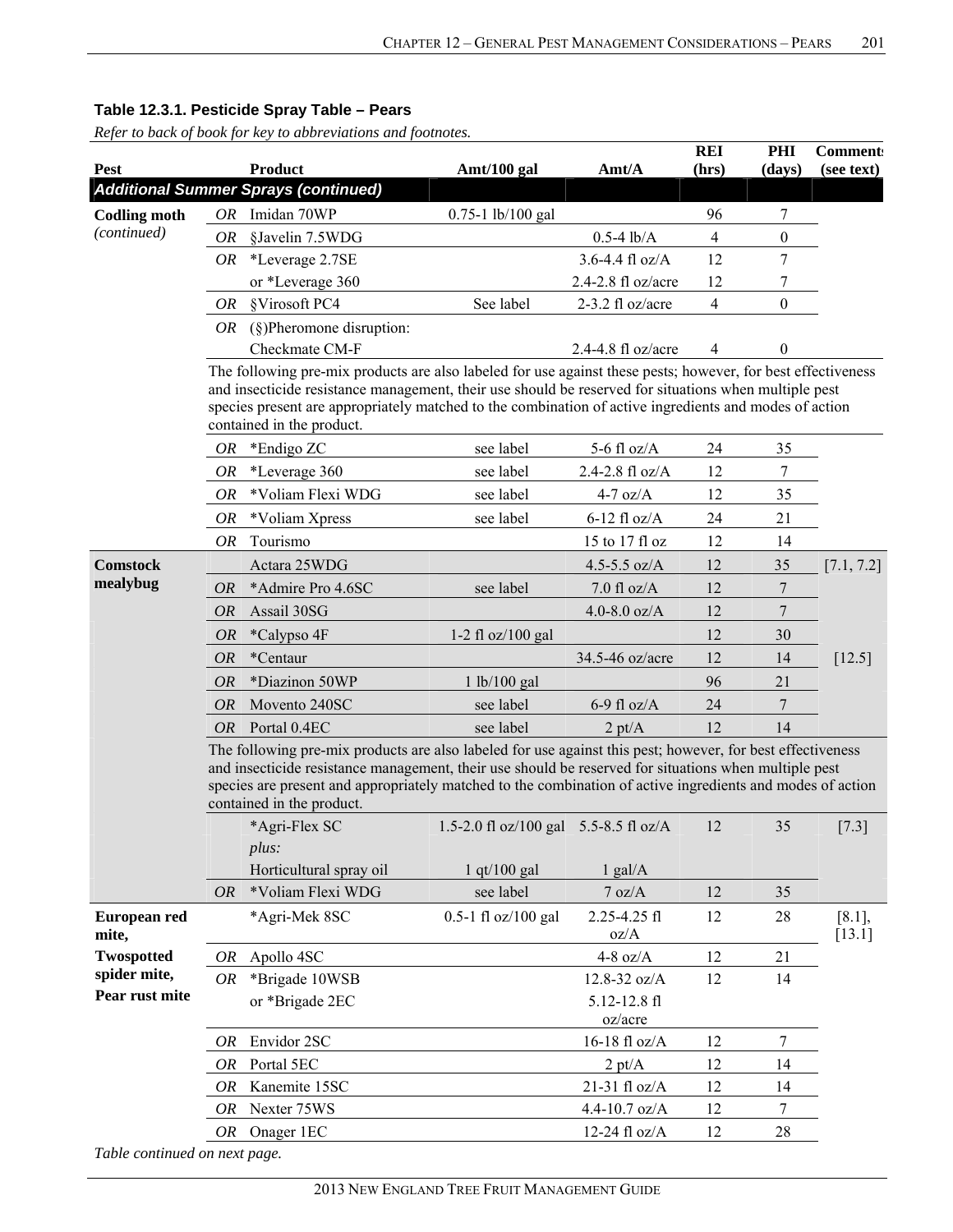| Pest                           |           | Product                                                                                                                                                                                                                                                                                                                                                      | Amt/100 gal                           | Amt/A             | <b>REI</b><br>(hrs)      | PHI<br>(days)    | <b>Comment:</b><br>(see text) |
|--------------------------------|-----------|--------------------------------------------------------------------------------------------------------------------------------------------------------------------------------------------------------------------------------------------------------------------------------------------------------------------------------------------------------------|---------------------------------------|-------------------|--------------------------|------------------|-------------------------------|
|                                |           | <b>Additional Summer Sprays (continued)</b>                                                                                                                                                                                                                                                                                                                  |                                       |                   |                          |                  |                               |
| European red                   | OR        | Portal 0.4EC                                                                                                                                                                                                                                                                                                                                                 | see label                             | $2 \text{ pt/A}$  | 12                       | 14               |                               |
| mite,                          | OR        | Savey 50DF                                                                                                                                                                                                                                                                                                                                                   |                                       | $3-6$ oz/A        | 12                       | 28               |                               |
| <b>Twospotted</b>              | OR        | *Vendex 50WP                                                                                                                                                                                                                                                                                                                                                 | 6-8 oz/100 gal                        |                   | 48                       | 14               |                               |
| spider mite,<br>Pear rust mite | OR        | Zeal 72WS                                                                                                                                                                                                                                                                                                                                                    |                                       | $2-3$ oz/A        | 12                       | 14               |                               |
| (continued)                    |           | The following pre-mix product is also labeled for use against these pests; however, for best effectiveness<br>and insecticide resistance management, its use should be reserved for situations when multiple pest species<br>are present and appropriately matched to the combination of active ingredients and modes of action<br>contained in the product. |                                       |                   |                          |                  |                               |
|                                |           | *Agri-Flex SC                                                                                                                                                                                                                                                                                                                                                | 1.5-2.0 fl oz/100 gal 5.5-8.5 fl oz/A |                   | 12                       | 35               | $[8.1]$                       |
|                                |           | plus:<br>Horticultural spray oil                                                                                                                                                                                                                                                                                                                             | $1$ qt/100 gal                        | $1$ gal/A         |                          |                  |                               |
| Obliquebanded                  |           | §Agree WG 3.8WS                                                                                                                                                                                                                                                                                                                                              |                                       | $1-2$ $lb/A$      | $\overline{4}$           | $\boldsymbol{0}$ | $[10.2]$                      |
| leafroller                     | <i>OR</i> | Altacor 35WDG                                                                                                                                                                                                                                                                                                                                                | see label                             | $2.5 - 4.5$ oz/A  | $\overline{4}$           | 5                |                               |
|                                | <b>OR</b> | *Baythroid XL 1E                                                                                                                                                                                                                                                                                                                                             |                                       | 2.4-2.8 fl $oz/A$ | 12                       | 7                |                               |
|                                | <b>OR</b> | *Belt 4SC                                                                                                                                                                                                                                                                                                                                                    | see label                             | $3-5$ fl oz/A     | 12                       | 14               |                               |
|                                | <i>OR</i> | §Biobit XL 2.1FC                                                                                                                                                                                                                                                                                                                                             |                                       | $1.5 - 5.5$ pt/A  | $\overline{\mathcal{A}}$ | $\mathbf{0}$     |                               |
|                                | <b>OR</b> | Delegate 25WG                                                                                                                                                                                                                                                                                                                                                |                                       | 4.5-7.0 $oz/A$    | 4                        | $\overline{7}$   |                               |
|                                | <b>OR</b> | §Deliver 18WG                                                                                                                                                                                                                                                                                                                                                |                                       | $0.5 - 2$ lb/A    | $\overline{4}$           | $\overline{0}$   |                               |
|                                | <b>OR</b> | §Dipel 10.3DF                                                                                                                                                                                                                                                                                                                                                |                                       | $0.5 - 2$ lb/A    | 4                        | $\mathbf{0}$     |                               |
|                                | <i>OR</i> | §Entrust 80WP                                                                                                                                                                                                                                                                                                                                                | $0.67 - 1.0$ oz/100 gal               |                   | $\overline{4}$           | 7                |                               |
|                                |           | or §Entrust 2SC                                                                                                                                                                                                                                                                                                                                              | see label                             | $6-10$ fl oz/A    |                          |                  |                               |
|                                | <b>OR</b> | Intrepid 2F                                                                                                                                                                                                                                                                                                                                                  |                                       | $8-16$ fl oz/A    | $\overline{4}$           | $\theta$         |                               |
|                                | <b>OR</b> | §Javelin 7.5WDG                                                                                                                                                                                                                                                                                                                                              |                                       | $0.5 - 4$ lb/A    | $\overline{\mathcal{A}}$ | $\boldsymbol{0}$ |                               |
|                                | OR.       | *Lannate 2.4L                                                                                                                                                                                                                                                                                                                                                | $0.75$ pt/100 gal                     |                   | $48-96(E)$               | 7                |                               |
|                                |           | or *Lannate 90SP                                                                                                                                                                                                                                                                                                                                             | $0.25$ lb/100 gal                     |                   |                          |                  |                               |
|                                | <i>OR</i> | *Proclaim 5SG                                                                                                                                                                                                                                                                                                                                                | $0.8 - 1.2$ oz/100 gal                |                   | 12                       | 14               |                               |
|                                |           | The following pre-mix products are also labeled for use against this pest; however, for best effectiveness<br>and insecticide resistance management, their use should be reserved for situations when multiple pest<br>species present are appropriately matched to the combination of active ingredients and modes of action<br>contained in the product.   |                                       |                   |                          |                  |                               |
|                                |           | *Endigo ZC                                                                                                                                                                                                                                                                                                                                                   | see label                             | 5-6 fl $oz/A$     | 24                       | 35               |                               |
|                                | <i>OR</i> | *Leverage 360                                                                                                                                                                                                                                                                                                                                                | see label                             | 2.4-2.8 fl oz/A   | 12                       | 7                |                               |
|                                | <b>OR</b> | *Voliam Flexi WDG                                                                                                                                                                                                                                                                                                                                            | see label                             | $4-7$ oz/A        | 12                       | 35               |                               |
|                                | <i>OR</i> | *Voliam Xpress                                                                                                                                                                                                                                                                                                                                               | see label                             | $6-12$ fl oz/A    | 24                       | 21               |                               |
|                                | <i>OR</i> | Tourismo                                                                                                                                                                                                                                                                                                                                                     |                                       | 15 to 17 fl oz    | 12                       | 14               |                               |
| Pear psylla                    |           | Choose from materials listed under Petal Fall, except for Esteem                                                                                                                                                                                                                                                                                             |                                       |                   |                          |                  | $[12.5]$                      |
| <b>Pearleaf blister</b>        |           | Sevin XLR Plus, 4F                                                                                                                                                                                                                                                                                                                                           |                                       | 1.5-3 $qt/A$      | 12                       | $\mathfrak{Z}$   | $[14.2]$                      |
| mite                           |           | or Sevin 80S, *80WS                                                                                                                                                                                                                                                                                                                                          |                                       | 1.88-3.75 lb/A    |                          |                  |                               |
|                                | <b>OR</b> | oil                                                                                                                                                                                                                                                                                                                                                          | 1-1.5 gal/100 gal                     |                   |                          |                  |                               |
|                                |           | plus:                                                                                                                                                                                                                                                                                                                                                        |                                       |                   |                          |                  |                               |
|                                |           | *Diazinon 50WP                                                                                                                                                                                                                                                                                                                                               | 1 lb/100 gal                          |                   | 96                       | 21               |                               |
|                                |           | OR oil                                                                                                                                                                                                                                                                                                                                                       | 1-1.5 gal/100 gal                     |                   |                          |                  |                               |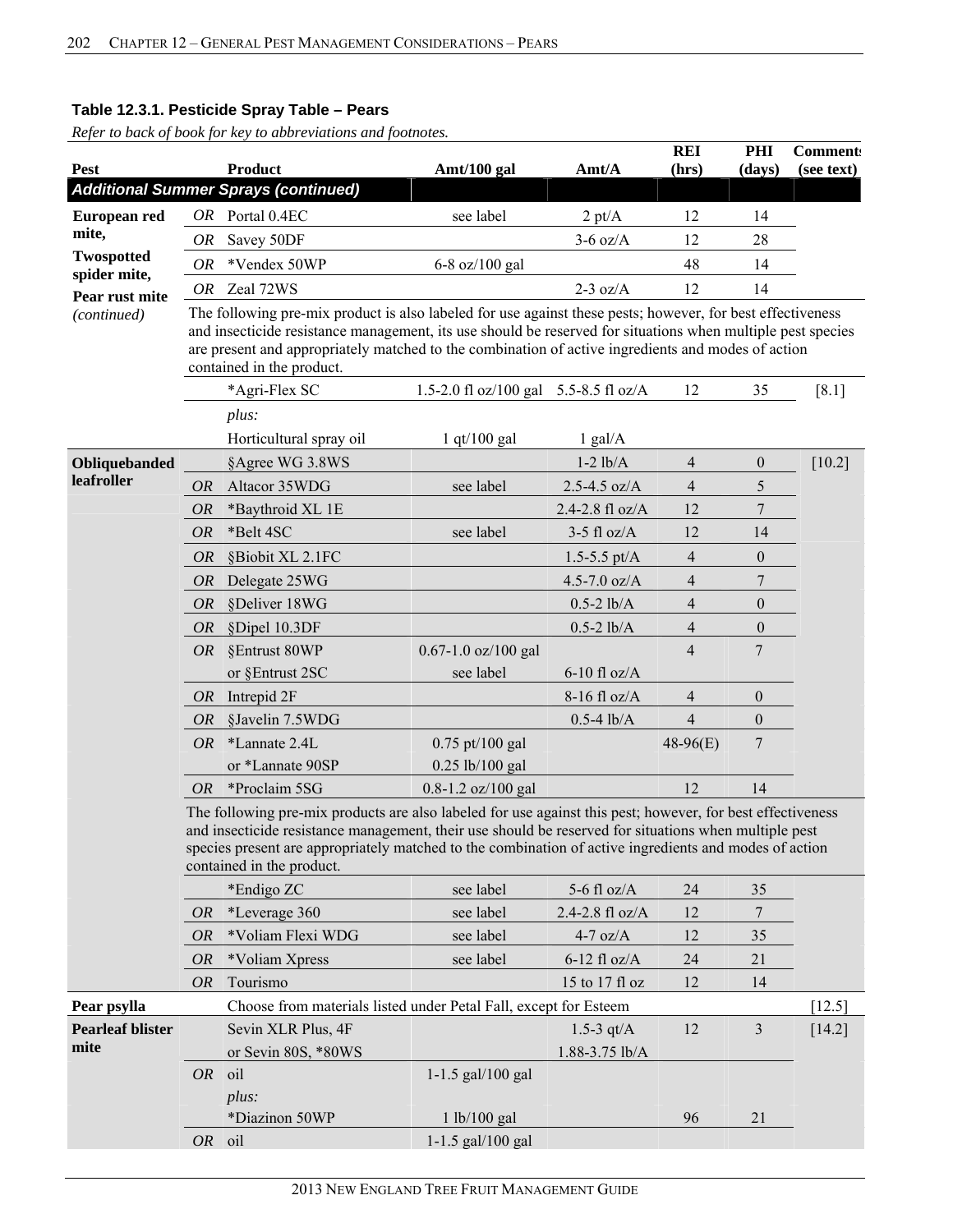*Refer to back of book for key to abbreviations and footnotes.* 

| <b>Pest</b>               |           | <b>Product</b>                              | Amt/100 gal                            | Amt/A               | <b>REI</b><br>(hrs) | PHI<br>(days)    | <b>Comment:</b><br>(see text) |
|---------------------------|-----------|---------------------------------------------|----------------------------------------|---------------------|---------------------|------------------|-------------------------------|
|                           |           | <b>Additional Summer Sprays (continued)</b> |                                        |                     |                     |                  |                               |
| <b>Pearleaf blister</b>   |           | plus:                                       |                                        |                     |                     |                  |                               |
| mite (continued)          |           | *Thionex 50WP                               | $0.5 - 0.75$ lb/100 gal                | 4 lb/acre           | 20 days             | 20               |                               |
|                           |           | or *Thionex 3EC                             | 0.33-0.5 qt/100gal                     | $2.67$ qt/acre      | 7 days              | 7                |                               |
| <b>Redbanded</b>          |           | §Agree WG 3.8WS                             |                                        | $1-2$ $lb/A$        | 4                   | $\boldsymbol{0}$ | $[16.1]$                      |
| leafroller                | OR        | *Altacor 35WDG                              |                                        | 2.5-4.5 oz          | $\overline{4}$      | 5                |                               |
|                           | <b>OR</b> | *Baythroid XL 1E                            |                                        | 2.4-2.8 $fl$ oz/A   | 12                  | 7                |                               |
|                           | OR        | *Belt 4SC                                   | see label                              | $3-5$ fl oz/A       | 12                  | 14               |                               |
|                           | OR        | §Biobit XL 2.1FC                            |                                        | 1.5-5.5 pt/ $A$     | $\overline{4}$      | $\boldsymbol{0}$ |                               |
|                           | 0R        | Delegate 25WG                               |                                        | 4.5-7.0 $oz/A$      | 4                   | 7                |                               |
|                           | OR        | §Deliver 18WG                               |                                        | $0.5 - 2$ lb/A      | 4                   | $\theta$         |                               |
|                           | OR        | §Dipel 10.3DF                               |                                        | $0.5 - 2$ lb/A      | $\overline{4}$      | $\boldsymbol{0}$ |                               |
|                           | <b>OR</b> | *Guthion 50WS                               | 0.5-0.75 lb/100 gal                    |                     | 14 days<br>(E)      | $14-21(A)$       |                               |
|                           | <i>OR</i> | Imidan 70WP                                 | $0.75 - 1$ lb/100 gal                  |                     | 96                  | 7                |                               |
|                           | OR        | §Javelin 7.5WDG                             |                                        | $0.5 - 4$ lb/A      | $\overline{4}$      | $\boldsymbol{0}$ |                               |
|                           | <b>OR</b> | *Proclaim 5SG                               | 0.8-1.2 oz/100 gal                     |                     | 12                  | 14               |                               |
|                           |           | contained in the product.                   |                                        |                     |                     | 7                |                               |
|                           |           | *Leverage 360                               | see label                              | 2.4-2.8 fl oz/A     | 12                  |                  |                               |
|                           | 0R        | *Voliam Xpress                              |                                        | $6-12$ oz           | 24                  | 21               |                               |
|                           | OR        | Tourismo                                    |                                        | 15 to 17 fl oz      | 12                  | 14               |                               |
| <b>Spotted wing</b>       |           | Delegate 25WG                               | see label                              | 4.5-7 $oz/A$        | $\overline{4}$      | $\boldsymbol{7}$ |                               |
| <b>Drosophila</b>         | OR        | §Entrust 80WP                               | see label                              | $1.5-3$ oz/A        | $\overline{4}$      | $\overline{7}$   |                               |
|                           |           | or §Entrust 2SC                             | see label                              | 4-10 fl $oz/A$      |                     |                  |                               |
|                           | <i>OR</i> | *Imidan 70WS                                | 0.75-1 lb/100 gal                      | 2.13-5.75 lb/A      | 96                  | $\overline{7}$   |                               |
| Stink bugs,               |           | *Actara 25WDG                               | see label                              | 4.5-5.5 oz/A        | 12                  | 35               |                               |
| including<br><b>Brown</b> | OR        | *Asana XL 0.66EC                            | 2.0-5.8 fl oz/100 gal 4.8-14.5 fl oz/A |                     | 12                  | 21               |                               |
| marmorated                | OR        | *Baythroid XL 1EC                           | see label                              | 2-2.4 fl oz/A       | 12                  | $\tau$           |                               |
| stink bug                 | OR        | *Brigade 2EC                                | see label                              | 2.6-12.8 fl oz/A    | 12                  | 14               |                               |
|                           |           | or *Brigade 10WSB                           | see label                              | $6.4-32$ oz/A       | 12                  | 14               |                               |
|                           | OR        | *Danitol 2.4EC                              | see label                              | 10.7-21.3 fl oz/A   | 24                  | 14               |                               |
|                           | OR        | *Lannate 2.4LV                              | see label                              | $2.25 \text{ pt/A}$ | 96                  | $\tau$           |                               |
|                           |           | or *Lannate 90SP                            | see label                              | $0.75$ lb/A         | 96                  | 7                |                               |
|                           | OR        | *Proaxis 0.5CS                              | see label                              | $2.6 - 5.1$ fl oz/A | 24                  | 21               |                               |
|                           | OR        | §Surround 95WP                              | see label                              | 25-50 lb/A          | $\overline{4}$      | $\boldsymbol{0}$ |                               |
|                           | OR        | *Vydate 2L                                  | see label                              | $1.5-3$ pt/A        | 48                  | 14               |                               |
|                           | OR        | *Warrior 1CS                                | see label                              | $2.6 - 5.1$ fl oz/A | 24                  | 21               |                               |
|                           |           | or *Warrior II 2.08CS                       | see label                              | 1.28-2.56 fl oz/A   | 24                  | 21               |                               |

*Table continued on next page.*